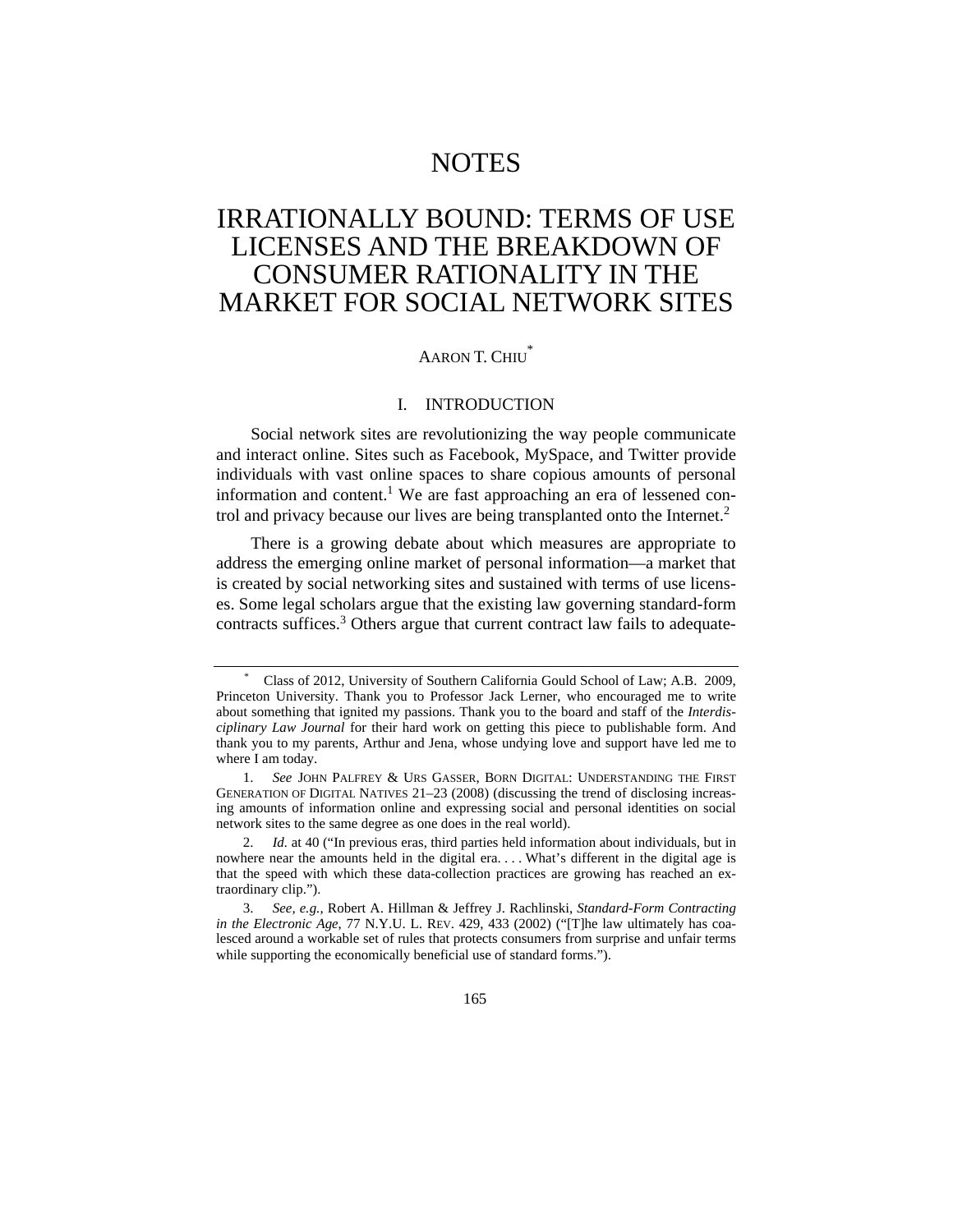ly protect consumers, and they call for greater judicial scrutiny of the contracts that are emerging online.<sup>4</sup>

The desire to communicate and socialize is becoming the largest driver of online activity.<sup>5</sup> Thus, focusing on social network sites and how their terms of use licenses bind users is particularly relevant if social networking is to become the most common Internet activity. There is a growing mismatch between the legal enforceability of online terms of use license agreements and the expectations of the average user. This disconnect allows social network sites to contract away ownership and control over the copious amounts of information that their users post.<sup>6</sup>

This Note argues that the legal assumptions about standard-form contracts are incorrect in the context of social networking sites. The law's position is premised on the assumption that when faced with the decision to enter into a standard-form contract or accept a terms of use license, the average user acts rationally.<sup>7</sup> The law also assumes that competitive market forces influence businesses to adopt similar terms that are more or less fair.<sup>8</sup> However, social networks are unique. When it comes to decisions about whether to join a particular social network site and assent to its terms of use license, consumer rationality is bounded.<sup>9</sup> Moreover, there is no competitive market for social networks sites because they have a tendency to become monopolies.10 Thus, to the extent competition would correct for consumers' occasional suboptimal decisions by driving businesses to offer

 <sup>4.</sup> *See, e.g.*, Robert L. Oakley, *Fairness in Electronic Contracting: Minimum Standards for Non-Negotiated Contracts*, 42 HOUS. L. REV. 1041, 1048 (2005) ("[S]ome substantive clauses [in electronic contracts] . . . might be over-reaching and problematic in the context of non-negotiated agreements.").

 <sup>5.</sup> Today, more than twice as many individuals use the Internet to socialize and communicate, rather than to do business or shop. *See* RUDER FINN INTENT INDEX, http://www.intentindex.com/index.html (last visited Oct. 24, 2011).

 <sup>6.</sup> Allyson W. Haynes, *Online Privacy Policies: Contracting Away Control over Personal Information?*, 111 PENN ST. L. REV. 587, 588 (2007) ("Increasingly, privacy policies have become the place where website operators can limit their liability for certain treatment of personal information by disclosing that they might in fact do exactly that.").

 <sup>7.</sup> *See* James P. Nehf, *Shopping for Privacy Online: Consumer Decision-Making Strategies and the Emerging Market for Information Privacy*, 2005 U. ILL. J.L. TECH. & POL'Y 1, 7–8 (2005).

 <sup>8.</sup> *See* Hillman & Rachlinski, *supra* note 3, at 438–39.

 <sup>9.</sup> *See infra* Part II.

 <sup>10.</sup> DAVID EASLEY & JON KLEINBERG, NETWORKS, CROWDS, AND MARKETS: REASON-ING ABOUT A HIGHLY CONNECTED WORLD 509 (2010) (discussing how social network sites exhibit network effects and the tendencies of such sites to become monopolies).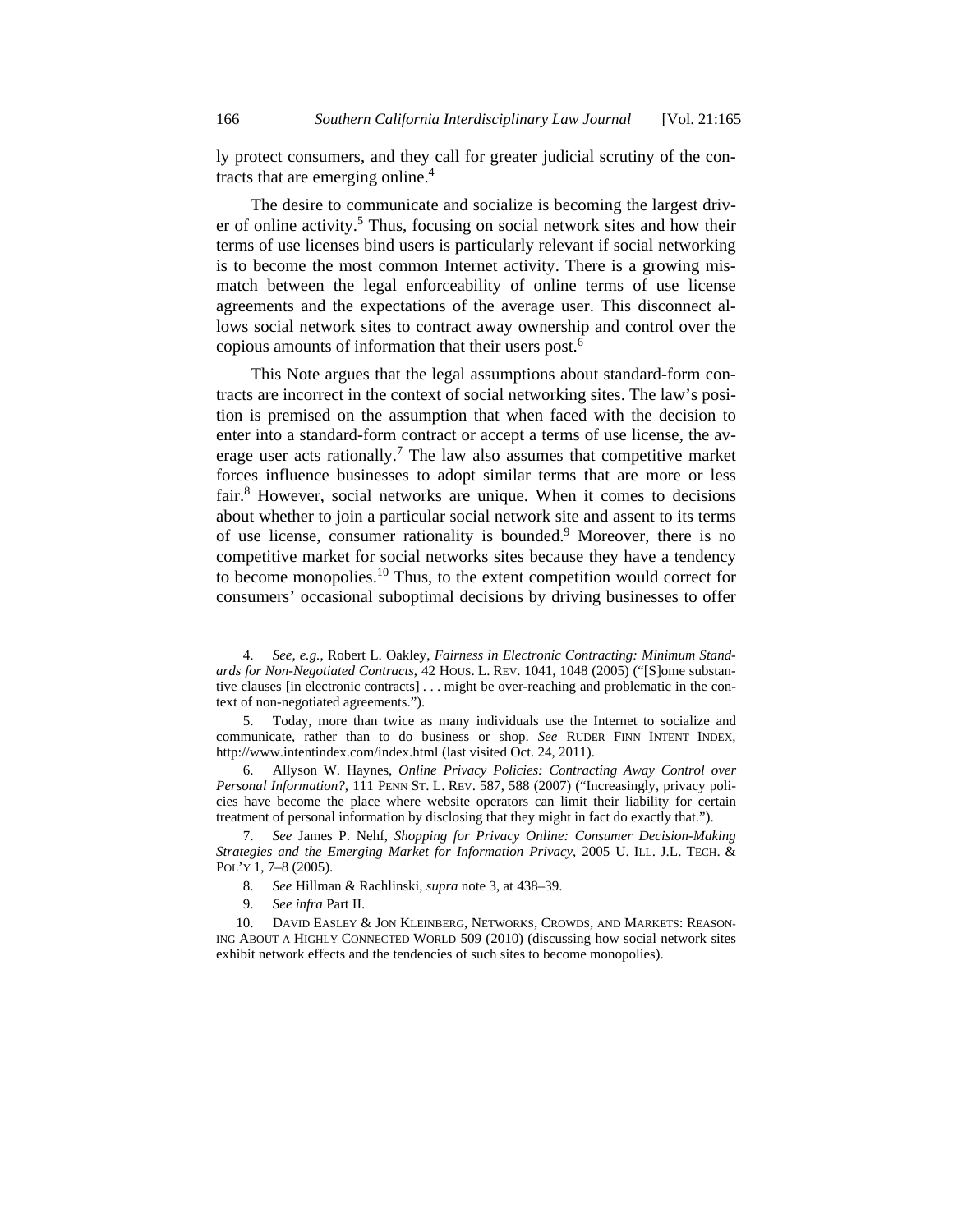reasonable terms in their standard forms, this effect is absent in the market for social network sites. $11$ 

This Note develops this argument by applying the law governing standard-form contracts to the terms of use licenses used by social network sites to demonstrate why the law threatens to enforce terms that may harm users. Consequently, it argues that courts should abandon their current assumptions regarding standard forms when scrutinizing contract terms used by social networks sites. It also suggests that particular terms should be statutorily barred.

Part II discusses the development of law on standard-form contracting and how courts have applied this law to electronic contracts. It then outlines two competing decision-making models—rational choice theory and bounded rationality theory—and how rational choice theory guides the law's treatment of standard-form contracting. Part III discusses the social network phenomenon and lays out how these information products are unique, even in the world of Internet commerce. Part IV argues that the legal presumption that standard contract terms are per se valid threatens to harm consumers when applied to social network sites. Part V sets forth prescriptive remedies.

## II. LEGAL APPROACHES TO STANDARD-FORM CONTRACTS IN THE PAPER AND ELECTRONIC WORLDS

The law treats electronic contracts—often called license agreements as nothing more than digitized versions of the standard form.<sup>12</sup> Traditional contract principles govern their enforceability.<sup>13</sup> This section first examines the rationales behind the general presumption that standard-form contracts in the paper world are per se valid. It then discusses the law's extension of this logic to electronic contracting and, in particular, online terms of use licenses.

 <sup>11.</sup> *See infra* Part IV.

 <sup>12.</sup> *See* Register.com, Inc. v. Verio, Inc., 356 F.3d 393, 403 (2d Cir. 2004) ("While new commerce on the Internet has exposed courts to many new situations, it has not fundamentally changed the principles of contract.").

 <sup>13.</sup> *See* Specht v. Netscape Commc'ns Corp., 306 F.3d 17, 31 (2d Cir. 2002) (explaining that the requirement of constructive notice of the existence of contract terms applies equally in the "world of paper transactions," as it does in the "emergent world of online product delivery").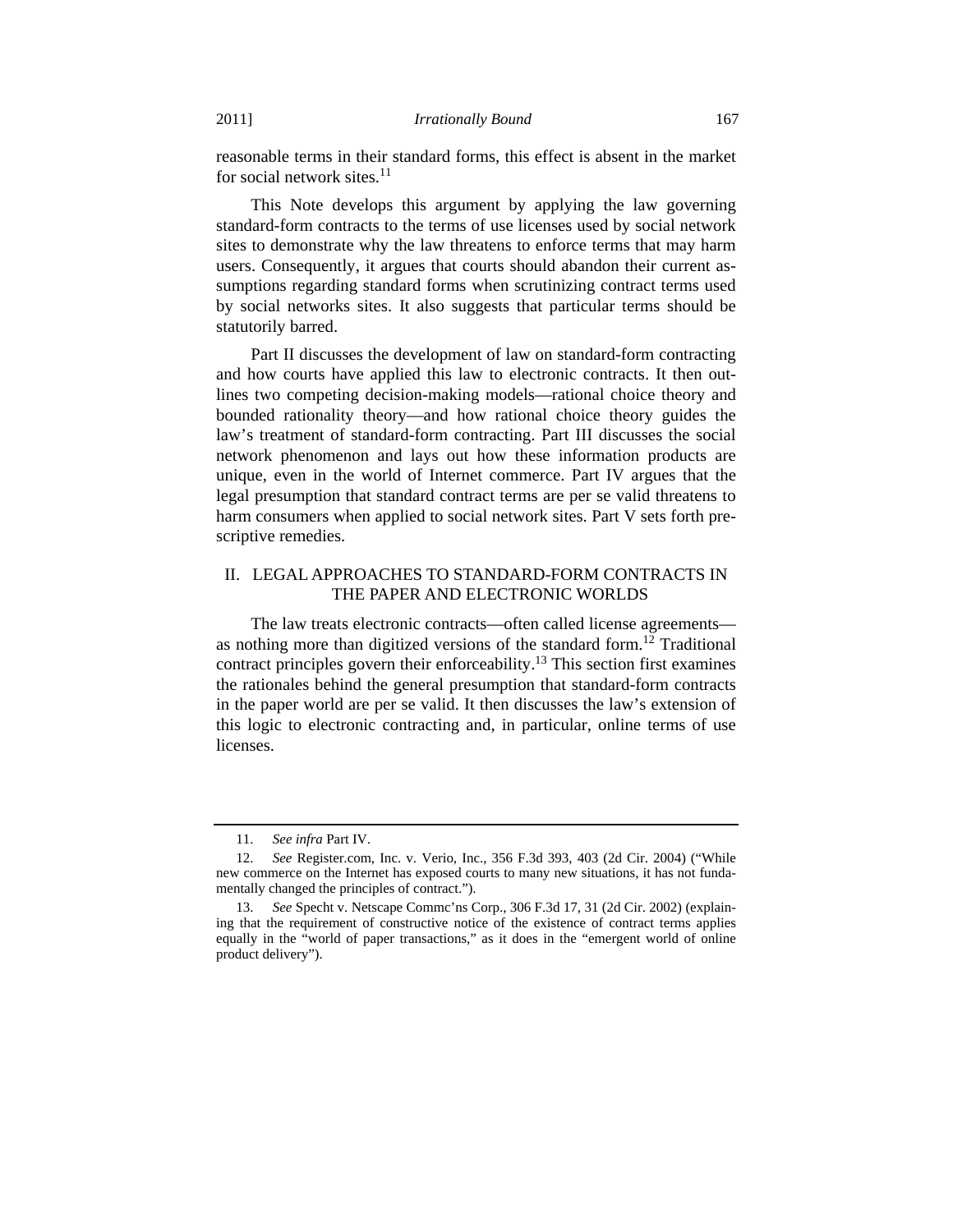#### A. STANDARD-FORM CONTRACTING

Standard-form contracting originated in the nineteenth century when the advent of mass production created the need for standardized contracts that manufacturers and suppliers could expect the other party to accept.<sup>14</sup> A standard-form contract is composed of unalterable terms; assent is not conditioned on whether or not the terms are read or understood.<sup>15</sup> These standard, unalterable terms reduce transactions costs because bargaining for alternative terms is disproportionately costly compared with the risk of harm a party faces in accepting the boilerplate terms.<sup>16</sup>

Today, individuals confront standard forms in almost all routine transactions.17 From a valet ticket to a car lease, these contracts are ubiquitous in modern day commerce.<sup>18</sup> In a typical transaction, a business's agent presents a standard form to the customer in a face-to-face encounter.<sup>19</sup> The form is used repeatedly by the business. The average customer reads few, if any, of the lengthy terms steeped in legalese.<sup>20</sup> The consumer probably does not comprehend the terms, and any objectionable term cannot be altered. More often than not, the consumer signs the form and is bound to the agreement.<sup>21</sup>

Standard-form contracting is not only a significant source of private law, but also "has become a considerable portion of all the law to which we are subject."22 The ubiquity of these forms reflects their necessity in an economy characterized by the mass production of goods and services.<sup>23</sup> Standard forms streamline and reduce the costs of the contracting process—especially for repeated sales of a particular good or service.<sup>24</sup> More-

 <sup>14.</sup> James R. Maxeiner, *Standard-Terms Contracting in the Global Electronic Age: European Alternatives*, 28 YALE. J. INT'L L. 109, 113 (2003).

 <sup>15.</sup> *Id.* at 114.

 <sup>16.</sup> Hillman & Rachlinski, *supra* note 3, at 436.

 <sup>17.</sup> *See* W. David Slawson, *Standard Form Contracts and Democratic Control of Lawmaking Power*, 84 HARV. L. REV. 529, 529 (1971) ("Standard form contracts probably account for more than ninety-nine percent of all the contracts now made.").

 <sup>18.</sup> *Id.* at 529–530. *See also* Hillman & Rachlinski, *supra* note 3, at 435–37 (discussing the prevalence of standard-form contracts in day-to-day consumer transactions).

 <sup>19.</sup> Hillman & Rachlinski, *supra* note 3, at 435.

 <sup>20.</sup> *Id.*

 <sup>21.</sup> *See id.* at 435–37 (providing a general overview of the average standard-form transaction). *See also* Maxeiner, *supra* note 14, at 113–14.

 <sup>22.</sup> Slawson, *supra* note 17, at 530.

 <sup>23.</sup> *Id.*

 <sup>24.</sup> *Id.* at 531.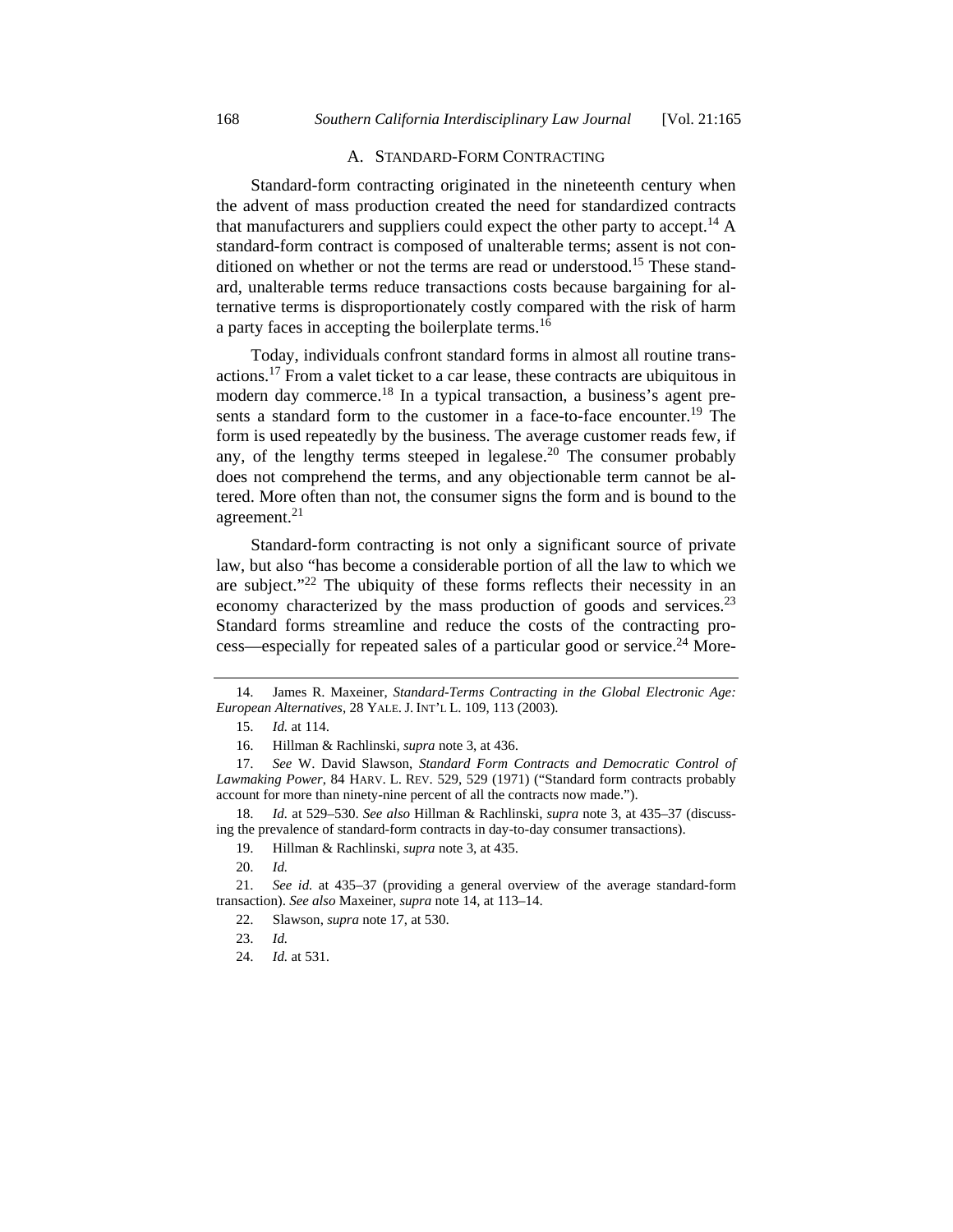over, there is no bargaining over a standard-form contract. This departure from the traditional contractual notion of bargained-for exchange defines modern-day commerce.<sup>25</sup>

There are a few basic assumptions about an average consumer's expectations regarding standard-form contracts. The average consumer is likely to be cognizant of the fact that: (1) boilerplate terms in a standard form are presented on a take-it-or-leave-it basis; (2) a majority of the terms are likely incomprehensible; (3) terms are unlikely to differ amongst similar businesses; and (4) risks allocated to the consumer are unlikely to materialize.26 In light of these assumptions, courts and commentators agree that standard-form contracts are generally enforceable despite lacking the element of bargained-for exchange.<sup>27</sup> The idea of "blanket assent" further supports the presumed validity of standard paper forms: "[A]lthough consumers do not read standard terms, so long as their formal presentation and substance are reasonable, consumers comprehend the existence of the terms and agree to be bound to them."28 This reduces transactions costs for both businesses and consumers.29 Standard forms allow businesses to allocate risks efficiently; in repeat transactions, businesses know best which risks they can bear and which are better allocated to the consumer.<sup>30</sup> Efficient allocation of such risks reduces costs for businesses.<sup>31</sup> These savings also translate to savings for the consumer.<sup>32</sup>

Furthermore, overly harsh terms in a standard form can be mitigated by competition and judicial oversight. Competition drives businesses to adopt comparable standard terms because a business offering less favorable

 <sup>25.</sup> *Id.* at 529 ("The contracting still imagined by courts and law teachers as typical, in which both parties participate in choosing the language of their entire agreement, is no longer of much more than historical importance.").

 <sup>26.</sup> Hillman & Rachlinski, *supra* note 3, at 435–36.

 <sup>27.</sup> *See* Richard L. Hasen, *Efficiency Under Informational Asymmetry: The Effect of Framing on Legal Rules*, 38 UCLA L. REV. 391, 428 (1990) ("Both the Restatement and 'law and economics' adherents recognize that adhesion contracts are neither read nor understood, but they contend the contracts should be enforced . . . ."). *See also* RESTATEMENT (SECOND) OF CONTRACTS § 211 cmt. f (1981).

 <sup>28.</sup> Hillman & Rachlinski, *supra* note 3, at 461. *See also* Maxeiner, *supra* note 14, at 116 (explaining the notion of blanket assent in standard-form contracting and how the idea "dominate[s] American treatment of standard forms").

 <sup>29.</sup> Hasen, *supra* note 27, at 426.

 <sup>30.</sup> Hillman & Rachlinski, *supra* note 3, at 438.

 <sup>31.</sup> *Id.*

 <sup>32.</sup> *Id.*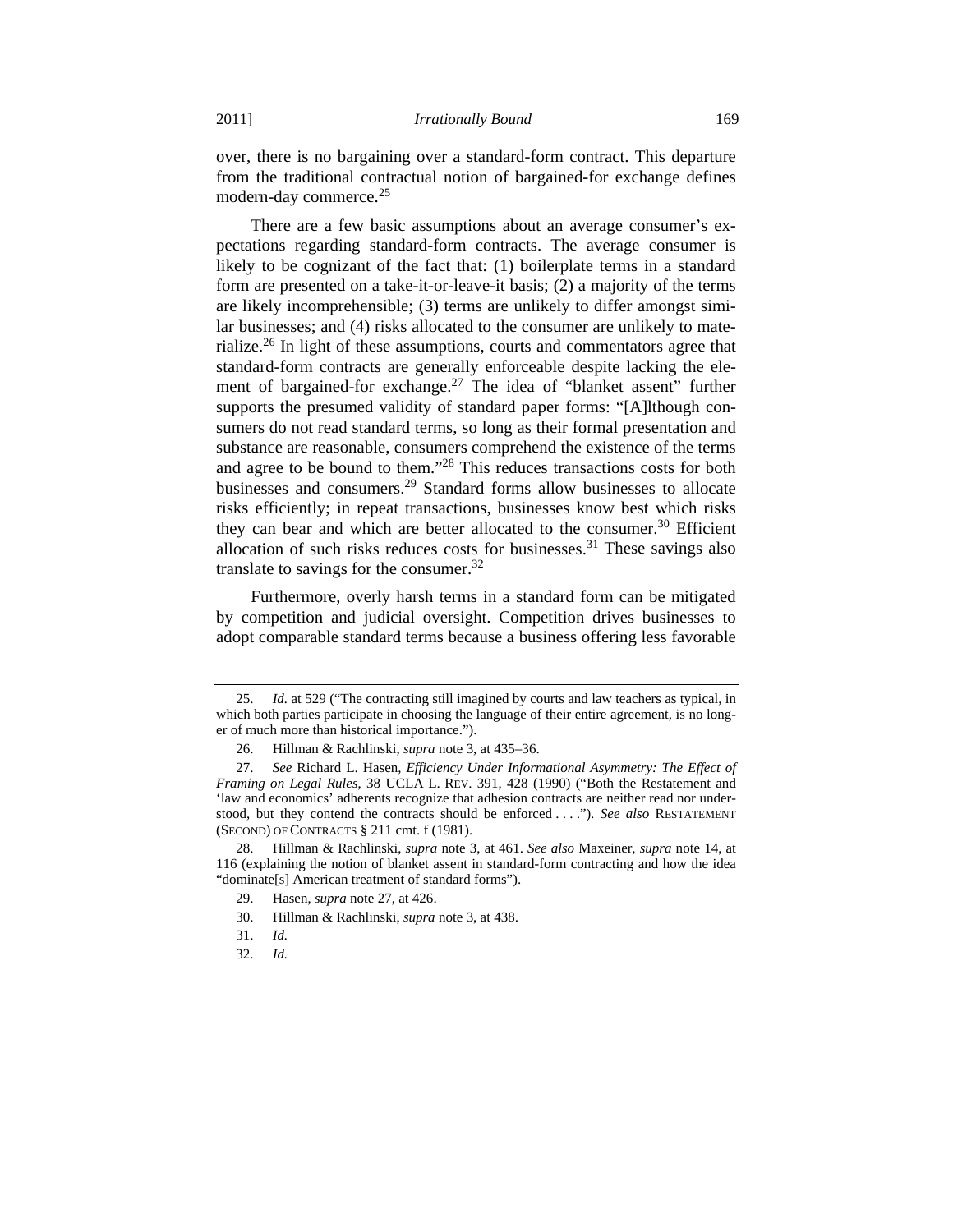terms stands to lose consumers to competitors.<sup>33</sup> Moreover, within a particular industry, businesses allocate risks similarly.<sup>34</sup> Just as the price of a good converges in a competitive market, the contents of a standard contract converge upon a similar set of terms in a competitive industry.35

Consumers are not left in the dark. As standard terms become ubiquitous, consumers become more familiar with them and are able to identify suspect or overly harsh terms.<sup>36</sup> In the aggregate, this knowledge influences the competitive marketplace by pressuring competing businesses to provide more favorable standard terms.<sup>37</sup>

However, some factors reduce incentives for businesses to draft nonoffensive terms into their standard-form contracts. First, consumers rarely read standard terms and are unlikely to understand them.<sup>38</sup> Without a comprehension of potentially offensive contract terms, it is unlikely that consumers can translate such information into market forces.<sup>39</sup> The result is reduced pressure on firms to alter their standard terms.<sup>40</sup> Second, even if some consumers do comprehend boilerplate terms, it is doubtful that an informed minority can effectively transmit such information to the market.<sup>41</sup> Third, businesses intentionally frame contract terms in a manner that reduces a consumer's willingness to review them meticulously.<sup>42</sup> Finally,

- 37. *Id.* at 440.
- 38. *Id.* at 435–36.
- 39. Hasen, *supra* note 27, at 428.
- 40. *Id.*

 41. R. Ted Cruz & Jeffrey J. Hinck, *Not My Brother's Keeper: The Inability of an Informed Minority to Correct for Imperfect Information*, 47 HASTINGS L.J. 635, 636 (1996) ("[T]he informed minority . . . cannot in practice generally correct for imperfect information.").

 42. Hillman & Rachlinski, *supra* note 3, at 448–49. *See also* Michael I. Meyerson, *The Reunification of Contract Law: The Objective Theory of Consumer Form Contracts*, 47 U. MIAMI L. REV. 1263, 1270 (1993) ("[B]usinesses hardly want the consumer to read form contracts. If the purpose of using a form is to achieve uniformity in transaction, individualized negotiations will defeat that purpose. . . . [B]usinesses, like consumers, are short of time and prefer not to have their turnover slowed by hordes of consumers pausing to peruse pages of legalese.").

 <sup>33.</sup> *Id.* at 438–39.

 <sup>34.</sup> *Id.*

 <sup>35.</sup> *Id.* at 439.

 <sup>36.</sup> *Id.*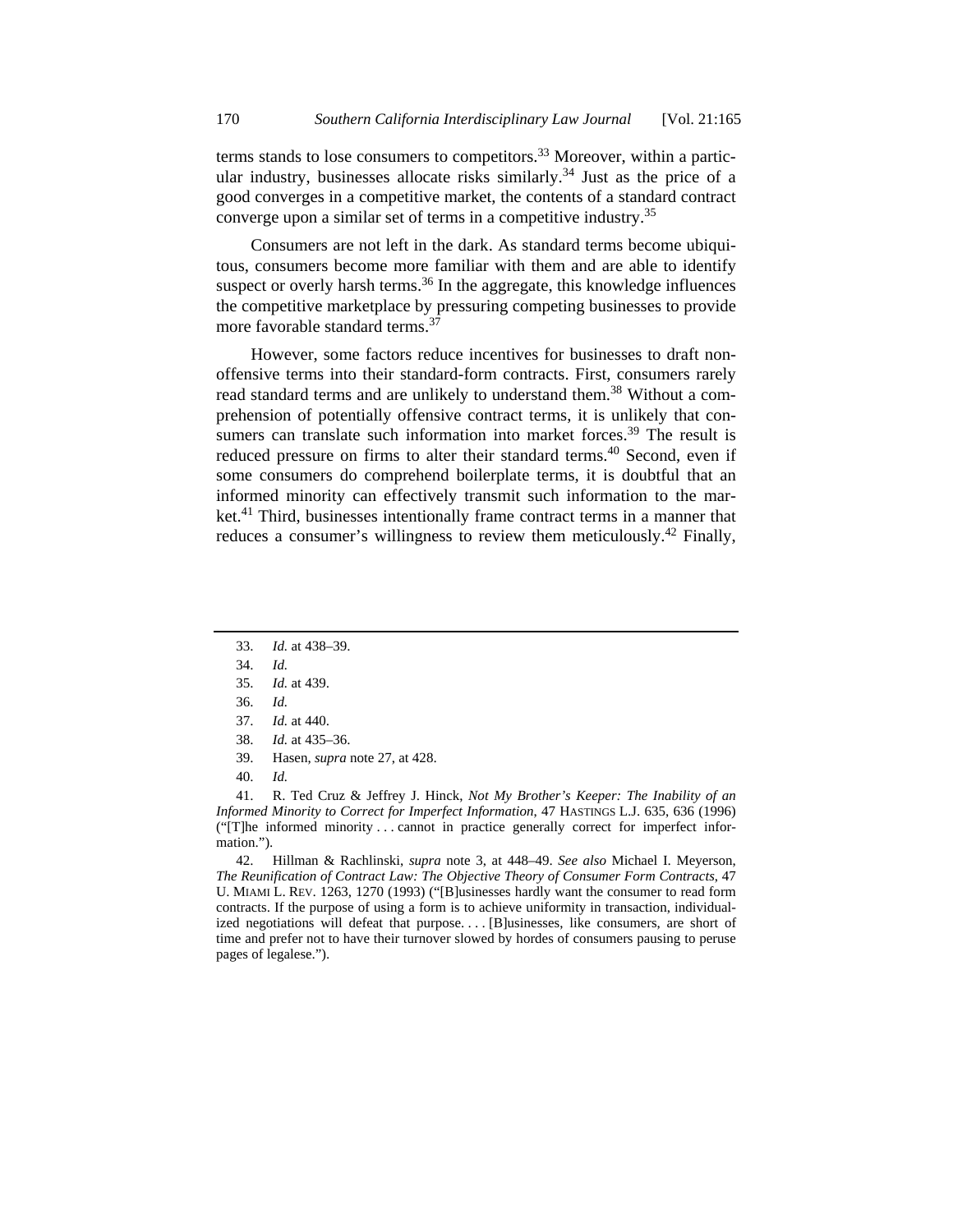the ability of consumers to make fully informed and rational decisions is limited by such cognitive factors as the tendency to underestimate risk.<sup>43</sup>

When these factors fail to mitigate overly harsh terms, the courts can provide protection. These circumstances are rare, however, as courts rarely find standard-form contracts void.<sup>44</sup> They are generally presumed to be valid and courts are reticent to find them void. $45$  When courts analyze police standard-form contracts, they apply either the doctrine of unconscionability or the doctrine of reasonable expectations.

The doctrine of unconscionability provides that a contract is unenforceable when it is formed in the absence of meaningful choice and contains terms that are unreasonably favorable to one party.46 For a particular clause or contract to be found unconscionable, procedural and substantive unconscionability must both be present.<sup>47</sup> Procedural unconscionability focuses on whether assent occurred freely or whether it was influenced by oppression and surprise.48 Oppression exists when unequal bargaining power results in the lack of negotiation between the parties and an absence of meaningful choice on the part of one of the parties.<sup>49</sup> Surprise "involves"

 <sup>43.</sup> *See* Melvin Aron Eisenberg, *The Limits of Cognition and the Limits of Contract*, 47 STAN. L. REV. 211, 216 (1995) ("[A]ctors will not process information perfectly even if they wish to do so, because human ability to calculate consequences, understand implications, and make comparative judgments on complex alternatives is limited. . . . [A]s a systematic matter, people are unrealistically optimistic.").

 <sup>44.</sup> *See* Todd D. Rakoff, *Contracts of Adhesion: An Essay in Reconstruction*, 96 HARV. L. REV. 1173, 1176 (1983) ("[T]here is a central theme that runs through the old law and the new: contracts of adhesion, like negotiated contracts, are prima facie enforceable as written.").

 <sup>45.</sup> *Id.*

 <sup>46.</sup> *See* U.C.C. § 2-302 cmt. 1 (2003). *See also* Stirlen v. Supercuts, Inc., 60 Cal. Rptr. 2d 138, 145 (Ct. App. 1997) ("Under the U.C.C. provision, [u]nconscionability has generally been recognized to include an absence of meaningful choice on the part of one of the parties together with contract terms which are unreasonably favorable to the other party." (internal citations and quotation marks omitted)).

 <sup>47.</sup> *Stirlen*, 60 Cal. Rptr. 2d at 145 ("The prevailing view is that these two elements must *both* be present in order for a court to exercise its discretion to refuse to enforce a contract or clause under the doctrine of unconscionability."). In what was originally a critique of U.C.C. § 2-203, Arthur Leff, Assistant Professor of Law at Washington University Law School, proposed this judicial framework for analyzing the unconscionability doctrine, which in his analysis required the presence of both procedural and substantive elements. *See*  Arthur Allen Leff, *Unconscionability and the Code—The Emperor's New Clause*, 115 U. PA. L. REV. 485, 487 (1967).

 <sup>48.</sup> *Stirlen*, 60 Cal. Rptr. 2d at 145.

 <sup>49.</sup> *Id.*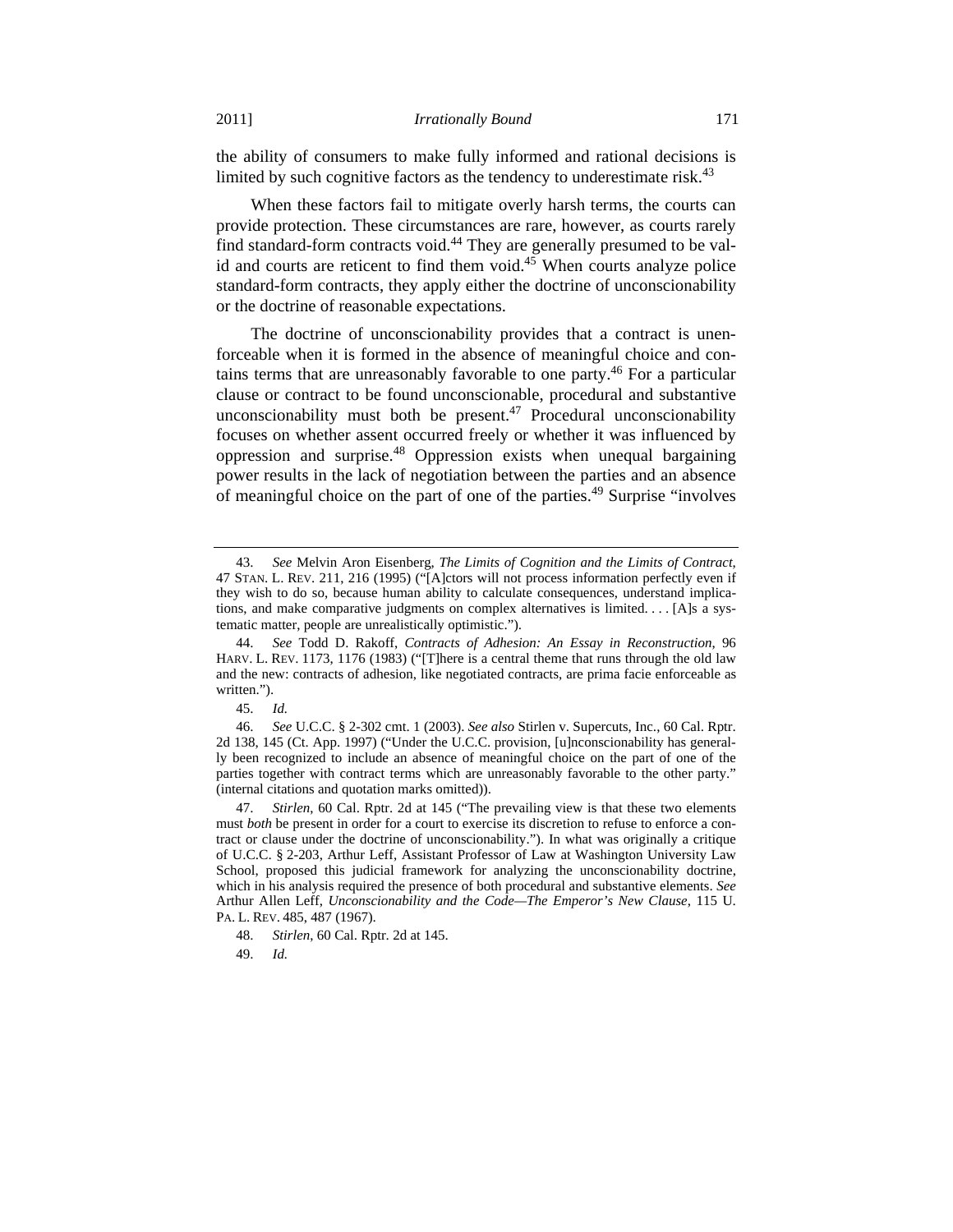the extent to which the supposedly agreed-upon terms of the bargain are hidden in the prolix printed form drafted by the party seeking to enforce the disputed terms."<sup>50</sup>

Substantive unconscionability focuses on whether particular contract terms are overly harsh or produce one-sided results.<sup>51</sup> "[A] contractual term is substantively suspect if it reallocates the risks of the bargain in an objectively . . . unreasonable or unexpected manner."<sup>52</sup> Substantive unconscionability must be evaluated at the time the agreement is formed.<sup>53</sup> While both procedural and substantive unconscionability must be found for a contract to be unenforceable, their presence need not be equally strong.<sup>54</sup> Courts invoke a sliding scale; where one element is particularly strong, courts are willing to overlook the presence of only a lesser degree of the corresponding element.55

Courts may, less commonly, apply the doctrine of reasonable expectations: "Where the other party has reason to believe that the party manifesting such assent would not do so if he knew that the writing contained a particular term, the term is not part of the agreement."56 Courts will overturn express contract terms if they are at odds with a consumer's reasonable expectations.57 In addition, the doctrine imposes an affirmative duty on businesses to identify and explain reasonably unexpected terms even if they are expressly presented in the standard form.<sup>58</sup> This doctrine's application, however, is largely limited to insurance contracts.<sup>59</sup>

In sum, the current legal approach to standard-form contracts places a general confidence in the notion of blanket asset and the competitive market to yield reasonable contract terms, while also allowing courts the dis-

 <sup>50.</sup> *Id.* 

 <sup>51.</sup> *Id.*

 <sup>52.</sup> *Id.*

 <sup>53.</sup> *Id.*

 <sup>54.</sup> Armendariz v. Found. Health Psychcare Servs., Inc., 6 P.3d 669, 690 (Cal. 2000).

 <sup>55.</sup> *Id.* ("[T]he more substantively oppressive the contract term, the less evidence of procedural unconscionability is required to come to the conclusion that the term is unenforceable, and vice versa.").

 <sup>56.</sup> *See* RESTATEMENT (SECOND) OF CONTRACTS § 211(3) (1981).

 <sup>57.</sup> *See* Jeffrey E. Thomas, *An Interdisciplinary Critique of the Reasonable Expectations Doctrine*, 5 CONN. INS. L.J. 295, 298 (1998) (explaining the theoretical underpinnings of the reasonable expectations doctrine).

 <sup>58.</sup> Hillman & Rachlinski, *supra* note 3, at 460.

 <sup>59.</sup> *See generally* Thomas, *supra* note 57.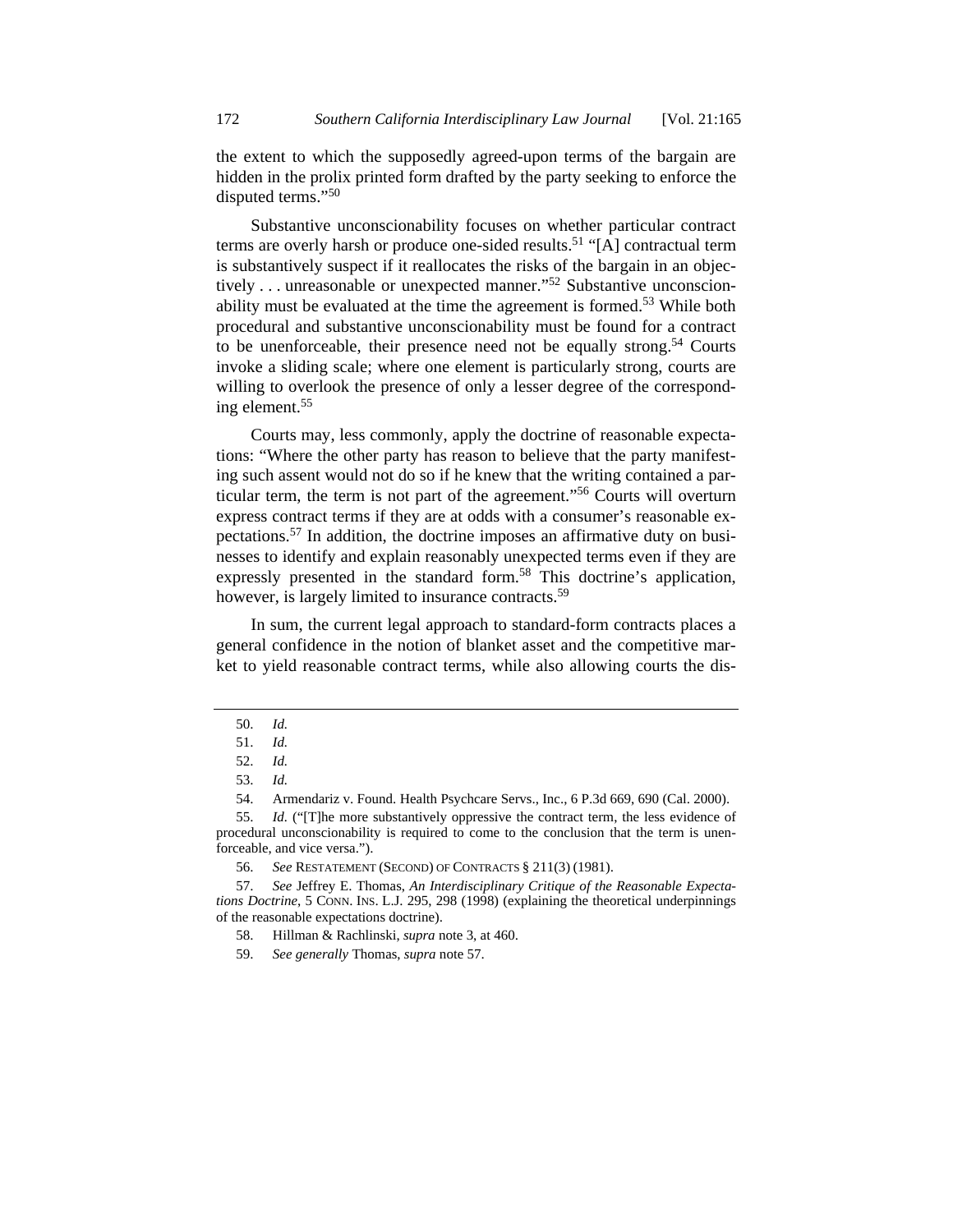cretion to negate terms that are unreasonable, overly harsh, or procured unfairly. $60$ 

#### B. STANDARD-FORM CONTRACTS IN ELECTRONIC COMMERCE

Standard forms have entrenched themselves in the world of electronic commerce.61 In many ways, electronic transactions involving standard forms mimic traditional face-to-face transactions with paper forms.<sup>62</sup> Consumers confront standard terms that are unalterable and that are often too complex to comprehend. They manifest assent through an electronic input, such as clicking a mouse. $63$ 

License agreements are the most common standard contract used in transactions involving information products such as software and online services.<sup>64</sup> Consumers do not purchase the information product itself. Instead, they purchase licenses that grant and limit access to these products: "In typical information license agreements, the licensor retains ownership of the information and grants permission for the use of the information."<sup>65</sup>

Although the product is the license, the license is also the contract. A license's hybrid nature—as both the contract and the product itself—allows the commercialization of software and other information services at a low cost.<sup>66</sup> Similar to how standard forms reduce transaction costs, licenses also eliminate the need for individual negotiations before each sale of an infor-

 62. Hillman & Rachlinski, *supra* note 3, at 468–69 (discussing the similarities between standard-form contracting online and in person).

 <sup>60.</sup> *See* Hillman & Rachlinski, *supra* note 3, at 461–62; Maxeiner, *supra* note 14, at 116.

 <sup>61.</sup> Hillman & Rachlinski, *supra* note 3, at 464. *See also* Robert W. Gomulkiewicz, *The License Is the Product: Comments on the Promise of Article 2B for Software and Information Licensing*, 13 BERKELEY TECH. L.J. 891, 897–98 (1998) ("Today, a wide variety of organizations employ standard form contracts to provide software and information to the mass market . . . . Standard form contracts are not only ubiquitous in modern commerce; they are also regarded as an efficient method of distribution . . . .").

 <sup>63.</sup> *See id.* at 469.

 <sup>64.</sup> *See* Dan Streeter, Comment, *Into Contract's Undiscovered Country: A Defense of Browse-Wrap Licenses*, 39 SAN DIEGO L. REV. 1363, 1364 (2002) (discussing the Internet's transformative role in the marketplace).

 <sup>65.</sup> *Id.* at 1368. *See also* Gomulkiewicz, *supra* note 61, at 896 ("For most software products, the license is the product; the computer program provides functionality to the user, but the license delivers the use rights.").

 <sup>66.</sup> Andrew R. Basile & Alex P. Paul, *Mass Market License Agreements*, 652 PRAC. L. INST. 407, 409 (2001).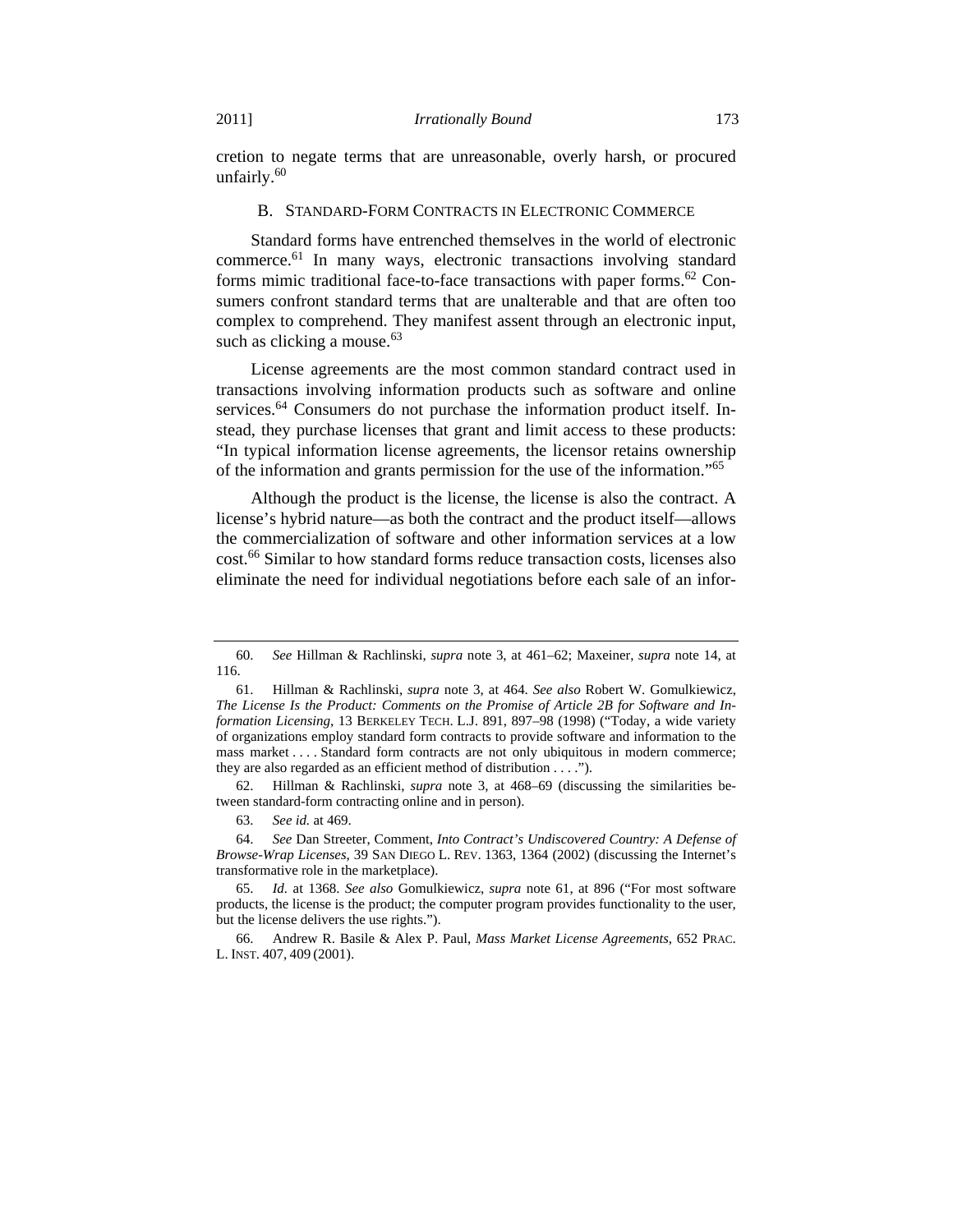mational product, especially one that is widely distributed.<sup>67</sup> Moreover, licenses protect non-copyrighted information from resale or redistribution by contractually limiting the ways it can be used.<sup>68</sup>

Licenses have raised new issues regarding traditional notions of assent. Unlike a paper form, in which a consumer assents by signing the form, businesses use various methods to elicit assent to their licenses. Three types of licenses have emerged in the digital age and they are named according to how they procure assent: shrink-wrap, click-wrap, and browse-wrap.

#### 1. Shrink-Wrap Licenses

Shrink-wrap licenses are placed on the outside packaging of a technology product and a contract is formed when the consumer unwraps the product packaging.<sup>69</sup> Sellers dictate how a consumer assents to the license: by opening a box or ripping through the packaging.<sup>70</sup>

One of the first cases to address shrink-wrap licensing—*Step-Saver Data Systems, Inc. v. Wyse Technology*—held them unenforceable.<sup>71</sup> Step-Saver used Wyse's operating system in the custom computer packages it sold to businesses.<sup>72</sup> The companies negotiated the sale of the software over the phone and Wyse delivered the software prepackaged with a shrink-wrap license containing warranty provisions and a disclaimer of liability.<sup>73</sup> When the operating systems turned out to be defective, Step-Saver sued Wyse for a breach of warranty.<sup>74</sup> Wyse argued that Step-Saver's claims were barred by the disclaimer in the shrink-wrap agreement.<sup>75</sup>

The Third Circuit held that the warranty provisions and the disclaimer terms in the shrink-wrap license were unenforceable. Applying section 2- 207 of the Uniform Commercial Code ("U.C.C."), the court held that Step-

70. Streeter, *supra* note 64, at 1372.

72. *Id.* at 93–94.

- 74. *Id.* at 94.
- 75. *Id.* at 94–95.

 <sup>67.</sup> Streeter, *supra* note 64, at 1368 ("[License agreements] are thus central to the commercialization of software, information and other digital commodities.").

 <sup>68.</sup> *Id.* at 1368–69.

 <sup>69.</sup> *See* Jennifer Femminella, Note, *Online Terms and Conditions Agreements: Bound by the Web*, 17 ST. JOHN'S J. LEGAL COMMENT. 87, 91–92 (2003) (explaining the characteristics of shrink-wrap licenses agreements).

 <sup>71.</sup> Step-Saver Data Sys., Inc. v. Wyse Tech., 939 F.2d 91, 93 (3d Cir. 1991).

 <sup>73.</sup> *Id.* at 96–97.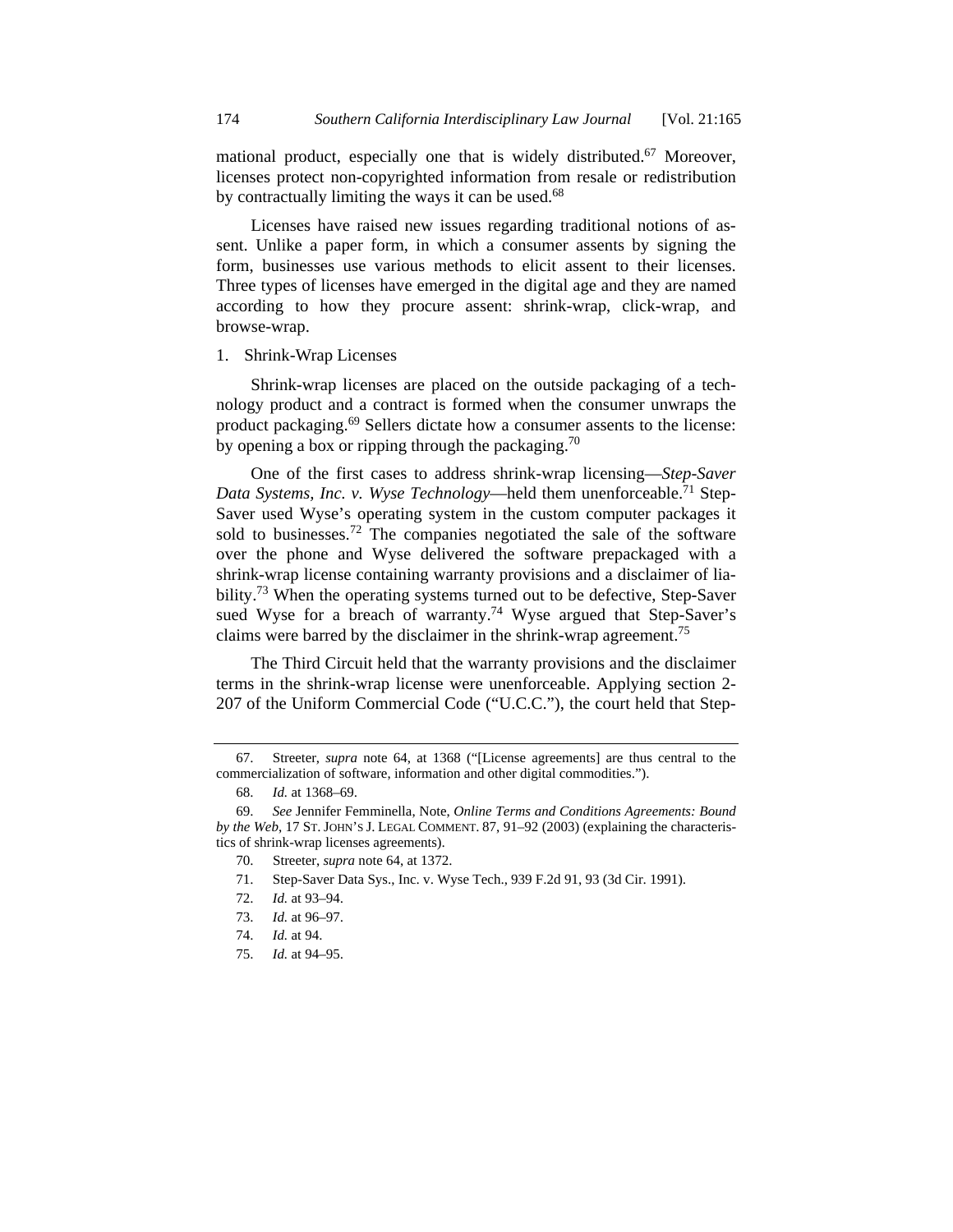Saver and Wyse formed a contract when they negotiated the sale over the phone; thus, the warranty and disclaimer in the shrink-wrap license were additional terms to which Step-Saver had not assented.<sup>76</sup> Other cases holding shrink-wrap terms unenforceable have similarly relied on U.C.C. section 2-207.<sup>77</sup>

Courts began to analyze shrink-wrap licenses differently as they became more popular. In *ProCD, Inc. v. Zeidenberg*, the Seventh Circuit held that shrink-wrap licenses are enforceable despite the lack of negotiation prior to the sale of licensed software to an end user.<sup>78</sup> ProCD created and sold two versions of an electronic phone directory—one for business use and a cheaper version for personal use.<sup>79</sup> A truncated version of the license was displayed on the box and the full version flashed on the screen before the software could be installed. $80$  The license prohibited end users from redistributing the software.<sup>81</sup> After buying a copy of ProCD's software and posting it on the Internet, ProCD sued to enjoin Matthew Zeidenberg from further violating the license.  $82$ 

The Seventh Circuit rejected Zeidenberg's claim that he was bound only to the license terms on the software box and not the more extensive terms that were displayed on screen during the software installation process.83 The court saw little difference between shrink-wrap licenses and traditional standard paper forms even though shrink-wrap licenses do not give rise to a contract until after the consumer pays for the product and un-

 <sup>76.</sup> The Third Circuit explained that U.C.C. section 2-207 precludes Step-Savers's opening of the software packaging and installation of the software on their computer systems from constituting constructive assent:

UCC § 2-207 establishes a legal rule that proceeding with a contract after receiving a writing that purports to define the terms of the parties's [sic] contract is not sufficient to establish the party's consent to the terms of the writing to the extent that the terms of the writing either add to, or differ from, the terms detailed in the parties's [sic] earlier writings or discussions.

*Id.* at 99.

 <sup>77.</sup> *See* Ariz. Retail Sys., Inc. v. Software Link, Inc., 831 F. Supp. 759, 764–65 (D. Ariz. 1993) (holding that a software shrink-wrap license was merely a proposal to modify an existing purchase agreement and therefore not enforceable under U.C.C. section 2-207). *See also* Klocek v. Gateway, Inc., 104 F. Supp. 2d 1332, 1340–41 (D. Kan. 2000).

 <sup>78.</sup> ProCD, Inc. v. Zeidenberg, 86 F.3d 1447, 1449 (7th Cir. 1996).

 <sup>79.</sup> *Id.* at 1449.

 <sup>80.</sup> *Id.* at 1450–51.

 <sup>81.</sup> *Id.* at 1450.

 <sup>82.</sup> *Id.*

 <sup>83.</sup> *Id.* at 1450–51.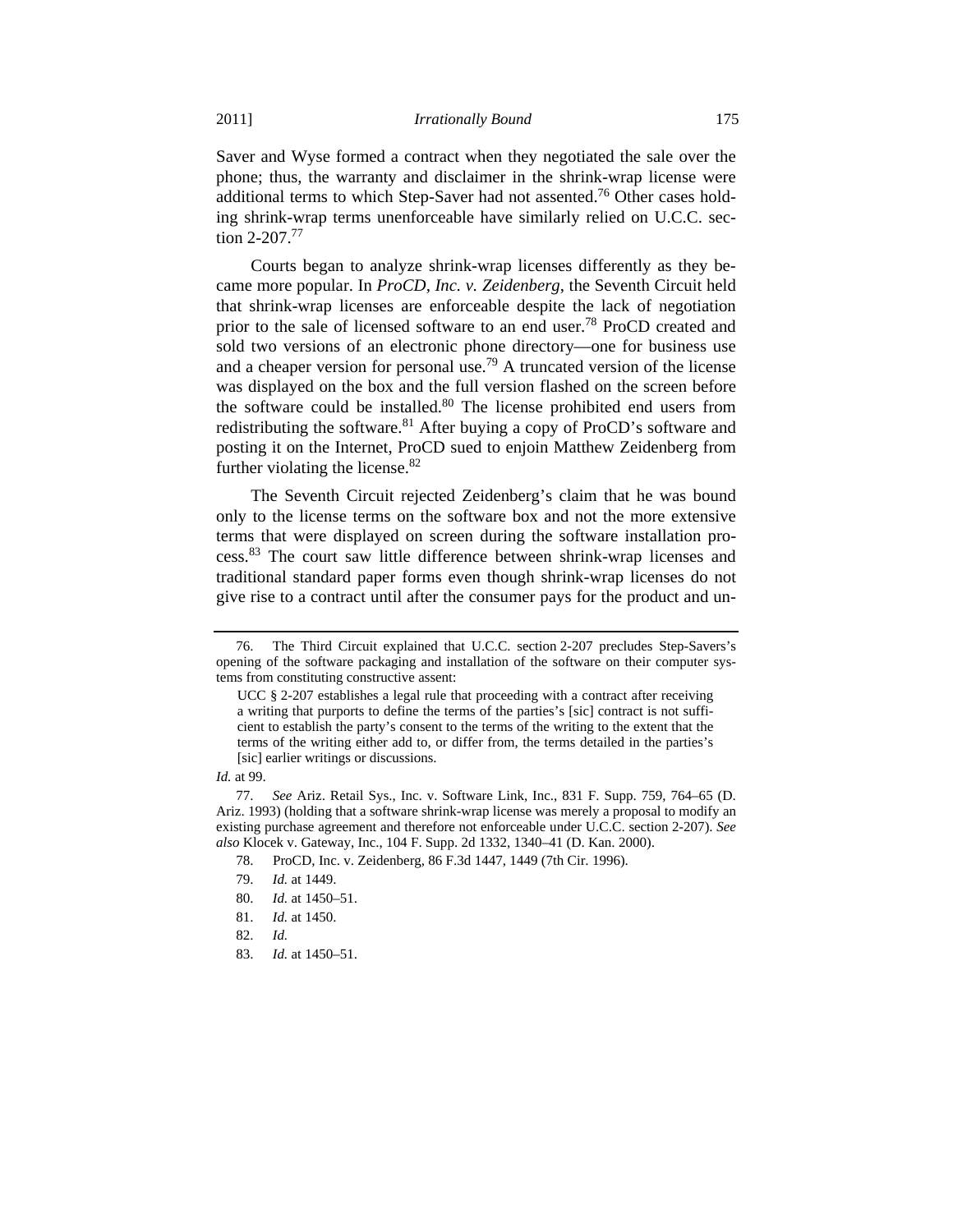wraps it.<sup>84</sup> The enforceability of shrink-wrap terms reinforces similar goals of efficiency and reduced costs for both sellers and consumers; otherwise, sellers would be forced to make "broad warrant[ies] and ... pay consequential damages for any shortfalls in performance, two 'promises' that if taken seriously would drive prices through the ceiling or return transactions to the horse-and-buggy age."85

Although *Step-Saver* remains good law, it is distinguishable from *ProCD* because it involved a transaction between two businesses, whereas the transaction in *ProCD* involved the sale of software between a business and an individual consumer. Thus, *ProCD* validated the shrink-wrap license as a legitimate counterpart to standard paper form contracting for end-user information software transactions. The reasoning in *ProCD* has gained traction and is echoed in subsequent cases addressing whether shrink-wrap licenses, like standard paper form contracts, are presumptively valid agreements.<sup>86</sup>

#### 2. Click-Wrap Licenses

Click-wrap licenses display the terms of the license on a screen or website and elicit assent by requiring the user to click "I accept" or "I agree."<sup>87</sup> This method of procuring assent is most like standard paper forms because it presents the consumer with the license terms and makes it clear that clicking "I agree" creates a binding agreement.<sup>88</sup> The user cannot pro-

*Id.* at 1451.

 <sup>84.</sup> *Id.* Judge Easterbrook explained:

Transactions in which the exchange of money precedes the communication of detailed terms are common. Consider the purchase of insurance. . . . [T]he device of payment, often with a 'binder' (so that the insurance takes effect immediately even though the home office reserves the right to withdraw coverage later), in advance of the policy, serves buyers' interests by accelerating effectiveness and reducing transactions costs. . . . Consumer goods work the same way.

 <sup>85.</sup> *Id.* at 1452.

 <sup>86.</sup> *See, e.g.*, M.A. Mortenson Co. v. Timberline Software Corp., 998 P.2d 305, 313 (Wash. 2000) (relying on the reasoning in *ProCD* to hold that terms limiting consequential damages in a shrink-wrap license for construction bidding software were enforceable and not unconscionable).

 <sup>87.</sup> Stephen T. Keohane, *Mass Market Licensing*, 652 PRAC. L. INST. 437, 445 (2001).

 <sup>88.</sup> *See id.* at 449 (explaining that click-wrap licenses avoid potential U.C.C. section 2-207 problems).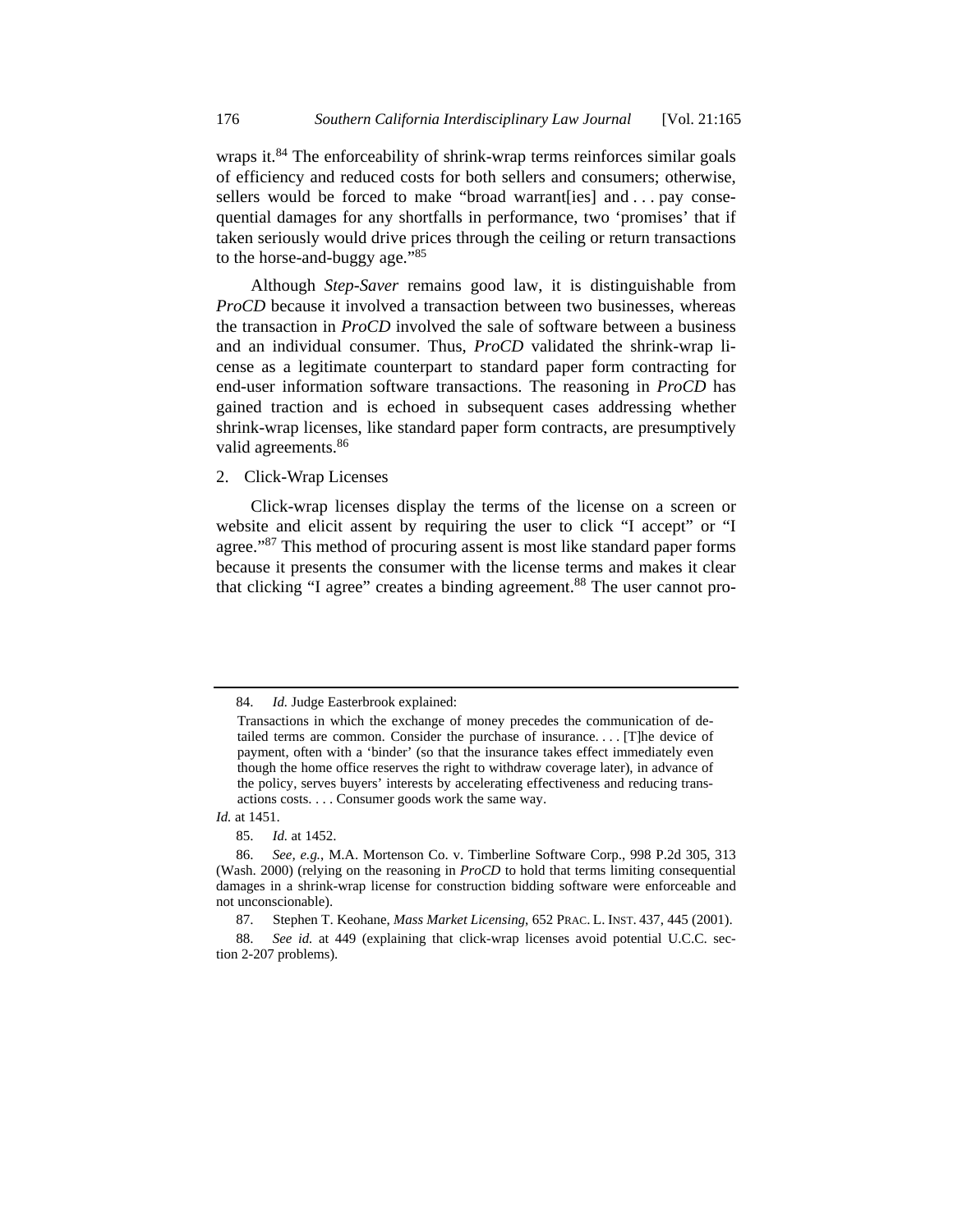ceed without clicking "I agree."89 Even though this assent may be given without much thought, it suffices to create a binding agreement.<sup>90</sup>

In *Recursion Software, Inc. v. Interactive Intelligence, Inc.*, Recursion Software ("Recursion") sued Interactive Intelligence ("Interactive"), a fellow software developer, for breach of contract, alleging that Interactive embedded Recursion's Voyager software into its own product, Interactive Recorder, in violation of Recursion's terms.<sup>91</sup> The court found that Interactive had, in fact, assented to Recursion's terms of use license because Voyager could only be downloaded if a user assented to Recursion's terms by clicking a button on the Voyager download page.<sup>92</sup> The court inferred the existence of assent to the program's license terms from the fact that employees at Interactive could not have downloaded and embedded Voyager unless they clicked the button on Recursion's website. $93$ 

Courts have found click-wrap agreements unenforceable in the rare instance where there is no evidence that a user assented by clicking "I Agree." For example, in *Softman Products Co. v. Adobe Systems Inc.*, the District Court for the Northern District of California refused to enforce Adobe's software license, which prohibited the breakup and sale of individual parts of its packaged software.<sup>94</sup> The court found that because Softman Products ("Softman") never actually installed any of Adobe's software, but just split up Adobe's software packages and distributed the parts individually, it did not assent to Adobe's license agreement.<sup>95</sup> Although the outer packaging of the software indicated that the user was subject to a software license, the court found that Softman's knowledge of the license was insufficient to establish assent.<sup>96</sup>

 <sup>89.</sup> *Id.* 

 <sup>90.</sup> *Id.*

 <sup>91.</sup> Recursion Software, Inc. v. Interactive Intelligence, Inc., 425 F. Supp. 2d 756, 761–63 (N.D. Tex. 2006).

 <sup>92.</sup> *Id.* at 783.

 <sup>93.</sup> *Id.*

 <sup>94.</sup> Softman Prods. Co. v. Adobe Sys., Inc., 171 F. Supp. 2d 1075, 1080, 1089 (C.D. Cal. 2001).

 <sup>95.</sup> *Id.* at 1087–88.

 <sup>96.</sup> *Id.* at 1087.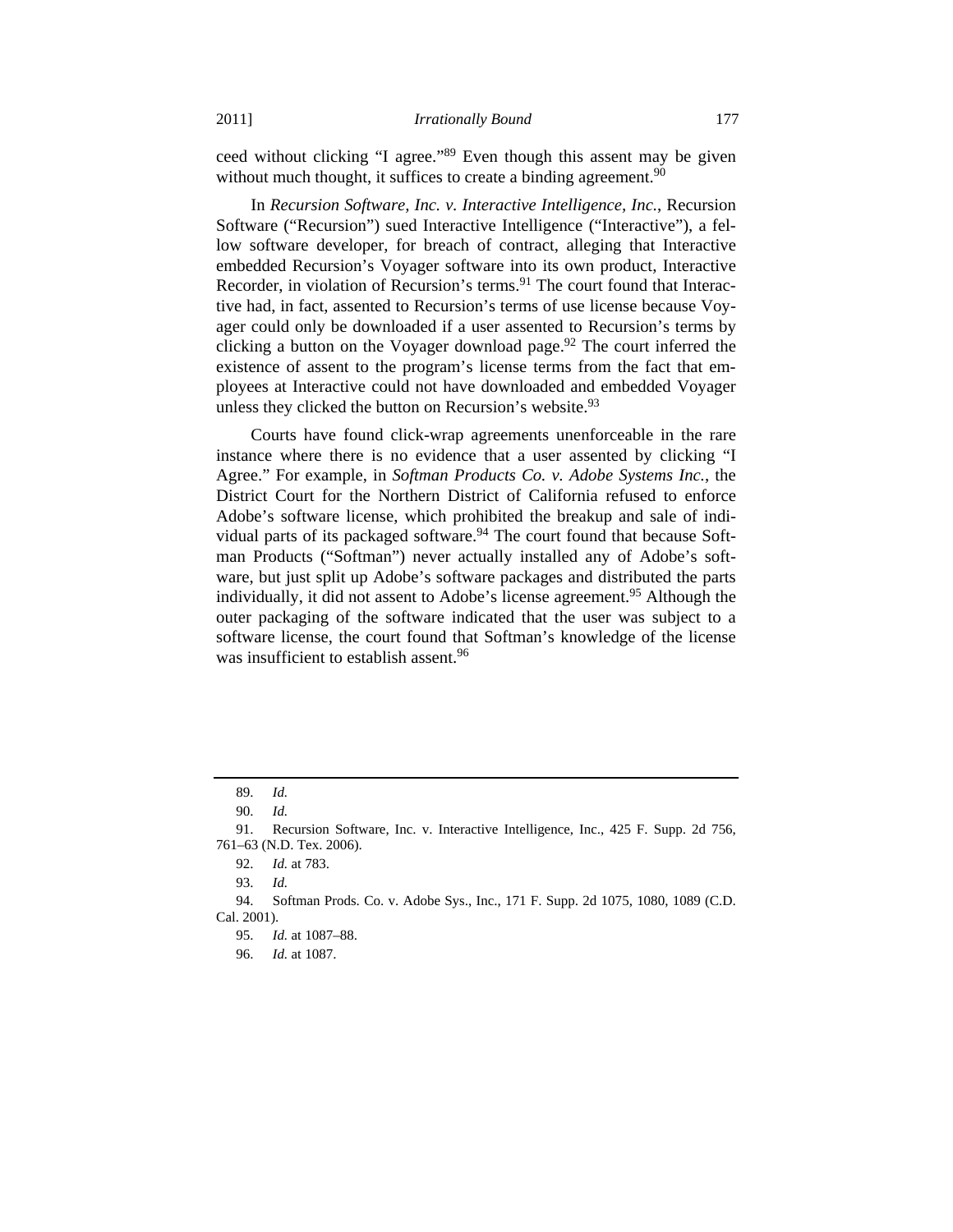Cases similar to *Softman* are rare.<sup>97</sup> Click-wrap licenses rarely result in disputes over whether a contract was formed, because they provide users with notice of an agreement and require an explicit manifestation of assent.<sup>98</sup>

## 3. Browse-Wrap Licenses

Browse-wrap licenses are either displayed on a website's main page or on a separate page that is accessible by a link.<sup>99</sup> The user is not required to view the license; rather, assent is implied through the continued use of the website. Some courts find that merely placing the contract terms on the website, and inferring assent simply because a user browses the website, is insufficient to create a binding agreement.<sup>100</sup> Other courts are less troubled with the notion of constructive assent and focus on whether a user had sufficient notice of a pending agreement.<sup>101</sup>

In *Specht v. Netscape Communications*, Internet users brought a class action against Netscape, a software producer, alleging that its SmartDownload plug-in program invaded users' privacy by transmitting personal information to Netscape.102 SmartDownload was a plug-in program that accompanied Netscape's Communicator web-browser software.<sup>103</sup> Although users had to assent to Communicator's license agreement by clicking "Yes"

 <sup>97.</sup> *See* Nathan J. Davis, Note, *Presumed Assent: The Judicial Acceptance of Clickwrap*, 22 BERKELEY TECH. L.J. 577, 587 (2007) (explaining the relative rarity of cases wherein courts have refused to enforce click-wrap licenses based on the lack of assent).

 <sup>98.</sup> *See* Keohane, *supra* note 87, at 449. *See also* Doe v. SexSearch.com, 502 F. Supp. 2d 719 (N.D. Ohio 2007) (dismissing the plaintiff's claims against SexSearch.com after he was charged with engaging in unlawful sexual conduct with a minor—one whom he met on the website—because he assented to the website's click-wrap agreement disclaiming liability for false age information posted by other users).

 <sup>99.</sup> Oakley, *supra* note 4, at 1052.

 <sup>100.</sup> In *Ticketmaster Corp. v. Tickets.com, Inc.*, No. CV 99-7654 HLH(BQRX), 2000 WL 525390, at \*3 (C.D. Cal. Mar. 27, 2000), the District Court for the Central District of California rejected Ticketmaster's argument that Tickets.com was bound by its terms of use license agreement, which prevented the commercial use of ticketing information on Ticketmaster's website. The court reasoned that because Ticketmaster did not require users to click "I agree" to its terms of use license, no agreement was formed: "It cannot be said that merely putting the terms and conditions in this fashion necessarily creates a contract with any one using the web site." *Id.*

 <sup>101.</sup> *See, e.g.*, Pollstar v. Gigmania Ltd., 170 F. Supp. 2d 974, 981 (E.D. Cal. 2000) (discussing the concern that that visitors would be confused because they would not be aware that the license agreement was linked to the homepage and not actually on the homepage).

 <sup>102.</sup> Specht v. Netscape Commc'ns Corp., 306 F.3d 17, 21 (2d Cir. 2002).

 <sup>103.</sup> *Id.* at 21–22.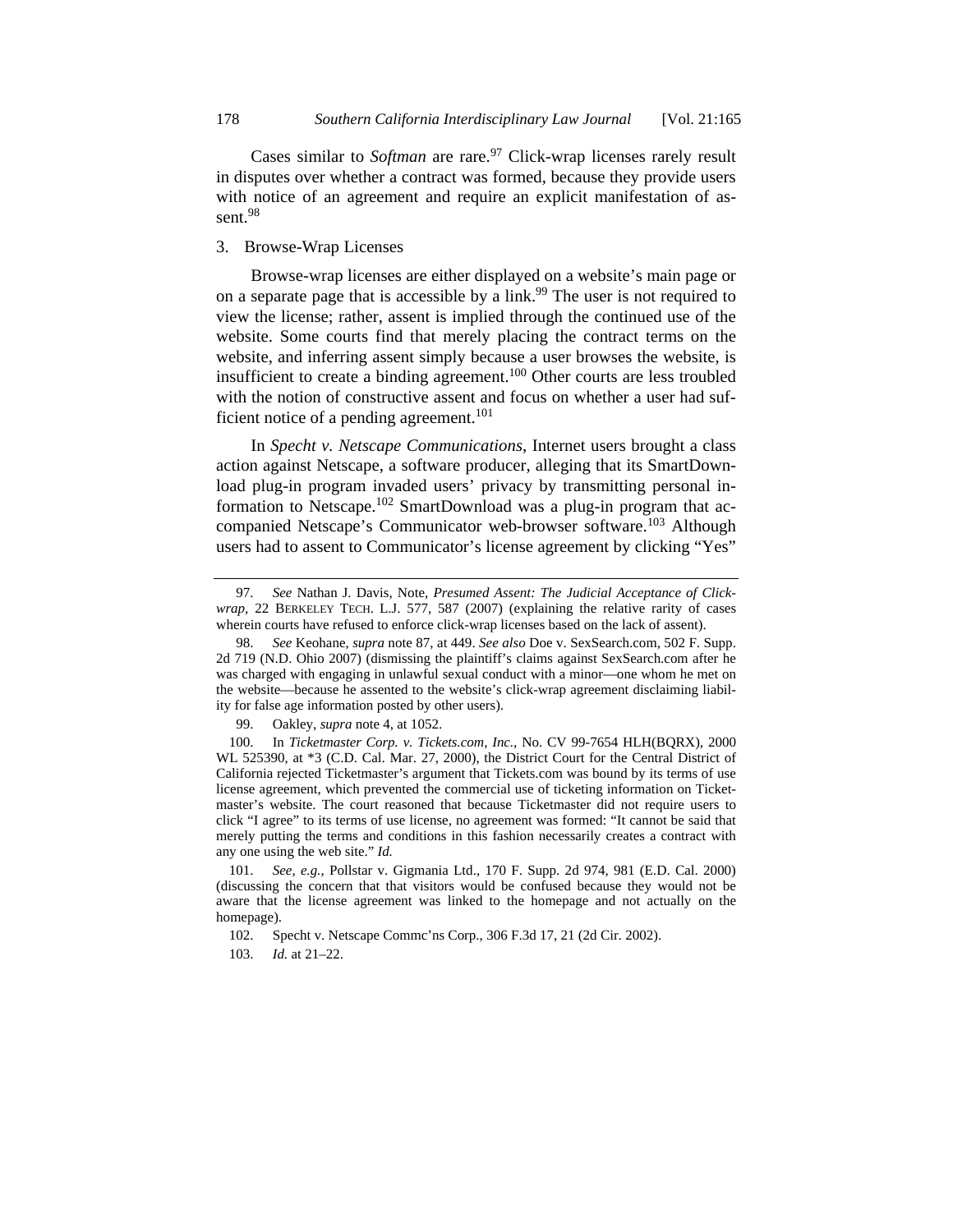before installing the software, the license made no mention of SmartDownload.<sup>104</sup> Rather, users merely had to click "Download" to install the SmartDownload plug-in.<sup>105</sup> Netscape moved to compel arbitration, arguing that the plaintiffs' claims regarding SmartDownload were subject to the arbitration provision contained in Communicator's license agreement.<sup>106</sup>

The Second Circuit held the arbitration provision was unenforceable as applied to claims regarding Netscape's SmartDownload software.<sup>107</sup> Netscape failed to provide adequate notice that its SmartDownload program was subject to a license agreement: "Plaintiffs were responding to an offer that did not carry an immediately visible notice of the existence of license terms or require unambiguous manifestation of assent to those terms." $^{108}$ 

Although commentators often suggest that *Specht* is a case that casts doubt on the enforceability of browse-wrap licenses,109 the Second Circuit did not hold that browse-wrap licenses are unenforceable as a matter of law—it merely held that Netscape provided insufficient notice that upon the download and installation of the SmartDownload plug-in, one would be bound to a license agreement.<sup>110</sup>

The narrow holding in *Specht* was reiterated in *Register.com v. Verio*, in which the Second Circuit explained that the enforceability of a license agreement turns on whether there is sufficient notice of an agreement's existence and not the way in which it requires assent.<sup>111</sup> The Second Circuit explained that it saw "no reason why the enforceability of the offeror's terms should depend on whether the taker states (or clicks), 'I agree.'"<sup>112</sup> Here, Register, a domain name registrar, sued to enjoin Verio, a company selling website development and design, from soliciting the personal information of individuals and companies who had registered a domain name

 <sup>104.</sup> *Id.*

 <sup>105.</sup> *Id.* at 31.

 <sup>106.</sup> *Id.* at 25.

 <sup>107.</sup> *Id.* at 20.

 <sup>108.</sup> *Id.* at 31.

 <sup>109.</sup> *See, e.g.*, Femminella, *supra* note 69, at 105–06.

 <sup>110.</sup> *Specht*, 306 F.3d at 32 ("We conclude that in circumstances such as these, where consumers are urged to download free software at the immediate click of a button, a reference to the existence of license terms on a submerged screen is not sufficient to place consumers on inquiry or constructive notice of those terms.").

 <sup>111.</sup> Register.com, Inc. v. Verio, Inc., 356 F.3d 393, 403 (2d Cir. 2004).

 <sup>112.</sup> *Id.*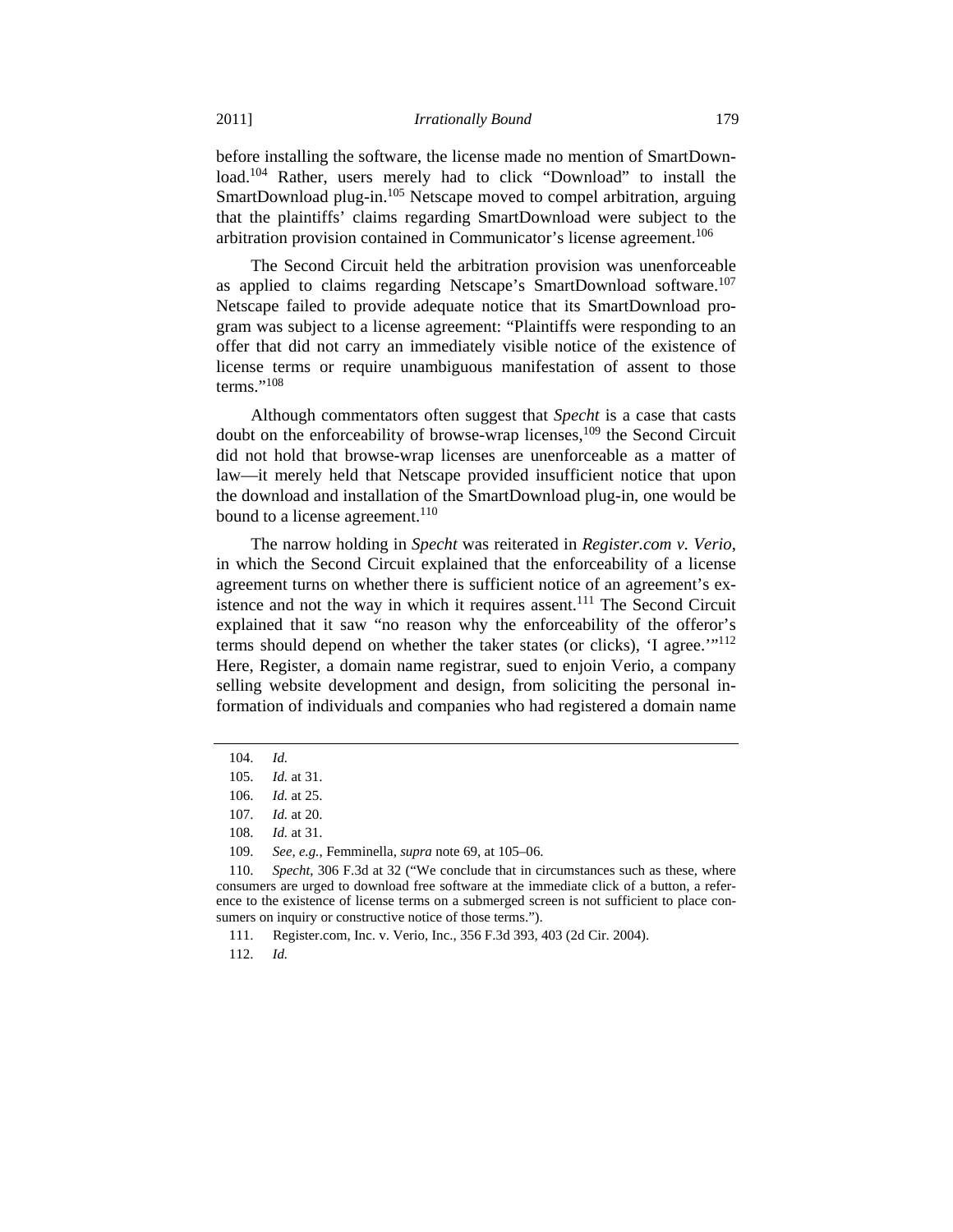with Register.<sup>113</sup> As a domain name registrar, Register had to provide free public access to the contact information of those who had registered domain names with its service.<sup>114</sup> Every time a query for this information was made on Register's website, however, the website displayed a browse-wrap agreement notifying the user of their agreement to not use the contact information for solicitation purposes.<sup>115</sup> Verio argued that, like the plaintiffs in *Specht*, it was not bound to Register's license agreement because it lacked notice of the terms. $^{116}$ 

The Second Circuit rejected Verio's argument, noting that in *Specht*, because users visited Netscape's website only once to download its software, "[t]here was no basis for imputing to the downloaders of Netscape's software knowledge of the terms on which the software was offered."<sup>117</sup> In contrast, because Verio repeatedly visited Register's website to access the contact information of domain name registrants, "each day [Verio] saw the terms of Register's offer . . . [so] it was fully aware of the terms on which Register offered the access."118 Coupled with *Specht*, *Verio* reflects the common view by courts that browse-wrap licenses are valid so long as they provide sufficient notice to the user that a binding agreement is being offered.

## C. THE LAW'S APPROACH TO ELECTRONIC LICENSE AGREEMENTS AND STANDARD-FORM CONTRACTS IS THE SAME

Although shrink-wrap, click-wrap, and browse-wrap licenses present different issues regarding assent, the law treats them as nothing more than digital analogues to standard forms. As the Second Circuit noted in *Verio*:

While new commerce on the Internet has exposed courts to many new situations, it has not fundamentally changed the principles of contract. It is standard contract doctrine that when a benefit is offered subject to stated conditions, and the offeree makes a decision to take the benefit with knowledge of the terms of the offer, the taking constitutes an acceptance of the terms, which accordingly become binding on the offeree.<sup>119</sup>

 113. *Id.* at 395. 114. *Id.* at 396. 115. *Id.*  116. *Id.* at 402. 117. *Id.* 118. *Id.*  119. *Id.* at 403.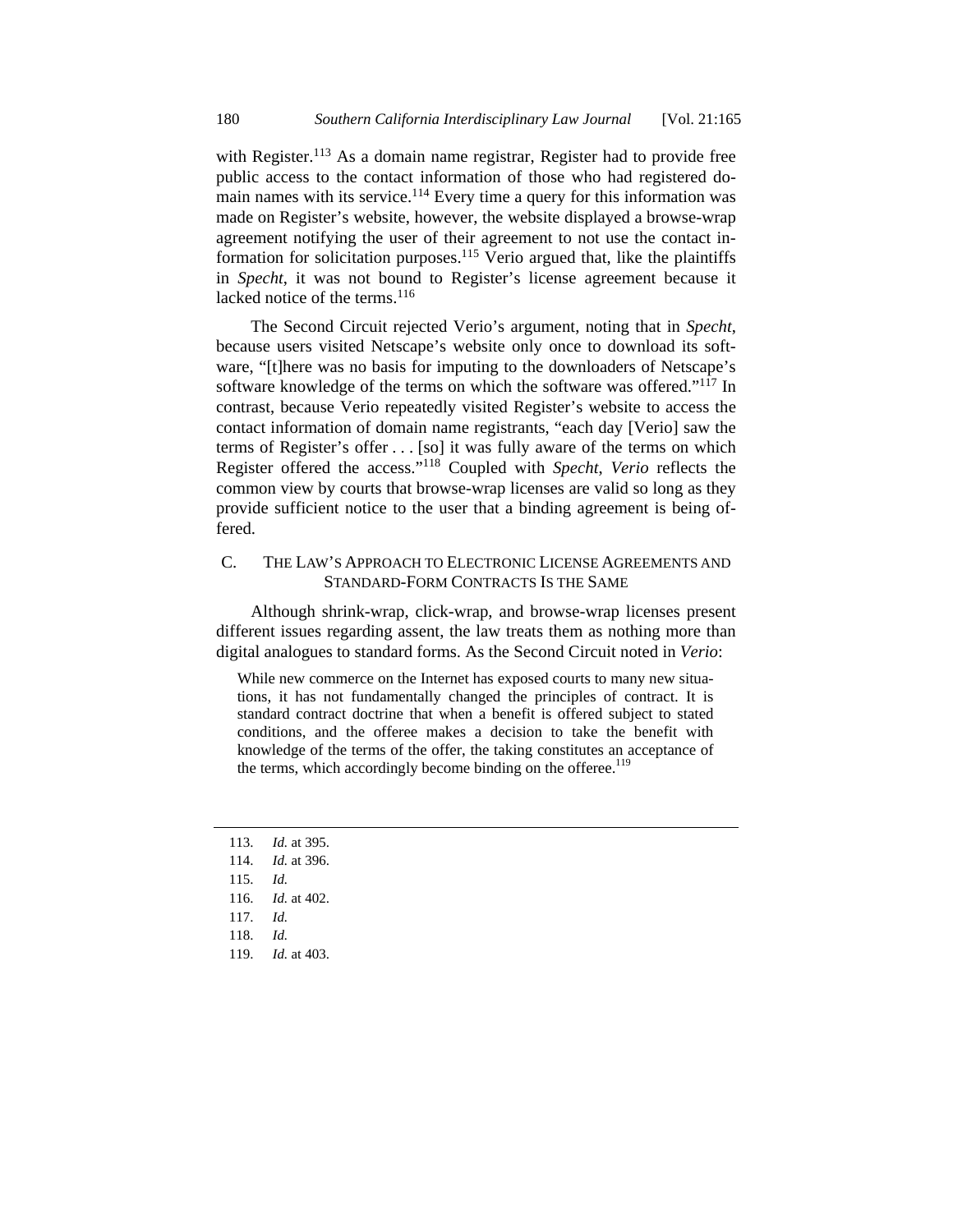Beyond the element of assent, courts have also scrutinized particular license terms with traditional contract principles.<sup>120</sup> Like most standardform contracts, the terms most commonly disputed and subject to unconscionability and public policy attack are forum selection and arbitration clauses.121 The law's approach to a claim that a particular arbitration or forum selection clause is unconscionable is the same whether the term exists in a standard form or in an electronic license.<sup>122</sup>

Perhaps unique to license agreements are claims that federal copyright law preempts them to the extent that particular terms restrict end users from engaging in certain activities, such as reverse engineering.<sup>123</sup> These arguments, however, have not gained traction in the law.<sup>124</sup> So while electronic license agreements presented courts with new issues regarding assent, they have consistently applied traditional contract principles in assessing the enforceability of these agreements.

# D. DECISION-MAKING THEORIES UNDERLYING THE LAW'S APPROACH TO STANDARD-FORM CONTRACTS

## 1. Rational Choice Theory

The law's position that standard-form contracts are presumptively valid in both the paper and electronic worlds is based on the assumption that individuals are acting rationally when they provide blanket assent.<sup>125</sup> Pursuant to this school of thought—known as rational choice theory—the assumption is that decision-makers are able to: (1) estimate the probability of the various potential outcomes of a choice; (2) perceive the cost or value of each of these potential outcomes; (3) comprehend their attitudes toward risk; and (4) assess these factors in choosing the outcome that maximizes expected utility.<sup>126</sup>

 <sup>120.</sup> *See* Davis, *supra* note 97, at 591–95 (discussing how courts have examined the validity of forum selection and arbitration clauses in click-wrap agreements).

 <sup>121.</sup> *Id.*

 <sup>122.</sup> *See, e.g.*, Comb v. Paypal, Inc., 218 F. Supp. 2d 1165 (N.D. Cal. 2002); Aral v. Earthlink, Inc., 36 Cal. Rptr. 3d 229 (Ct. App. 2005).

 <sup>123.</sup> Davis, *supra* note 97, at 595–96.

 <sup>124.</sup> *Id.* at 595 ("Copyright preemption has recently been raised unsuccessfully as a defense to claims alleging violations of clickwrap software license agreements.").

 <sup>125.</sup> Nehf, *supra* note 7, at 12.

 <sup>126.</sup> Eisenberg, *supra* note 43, at 213 (citing Thomas S. Ulen, *Cognitive Imperfections and the Economic Analysis of Law*, 12 HAMLINE L. REV. 385, 386 (1989)).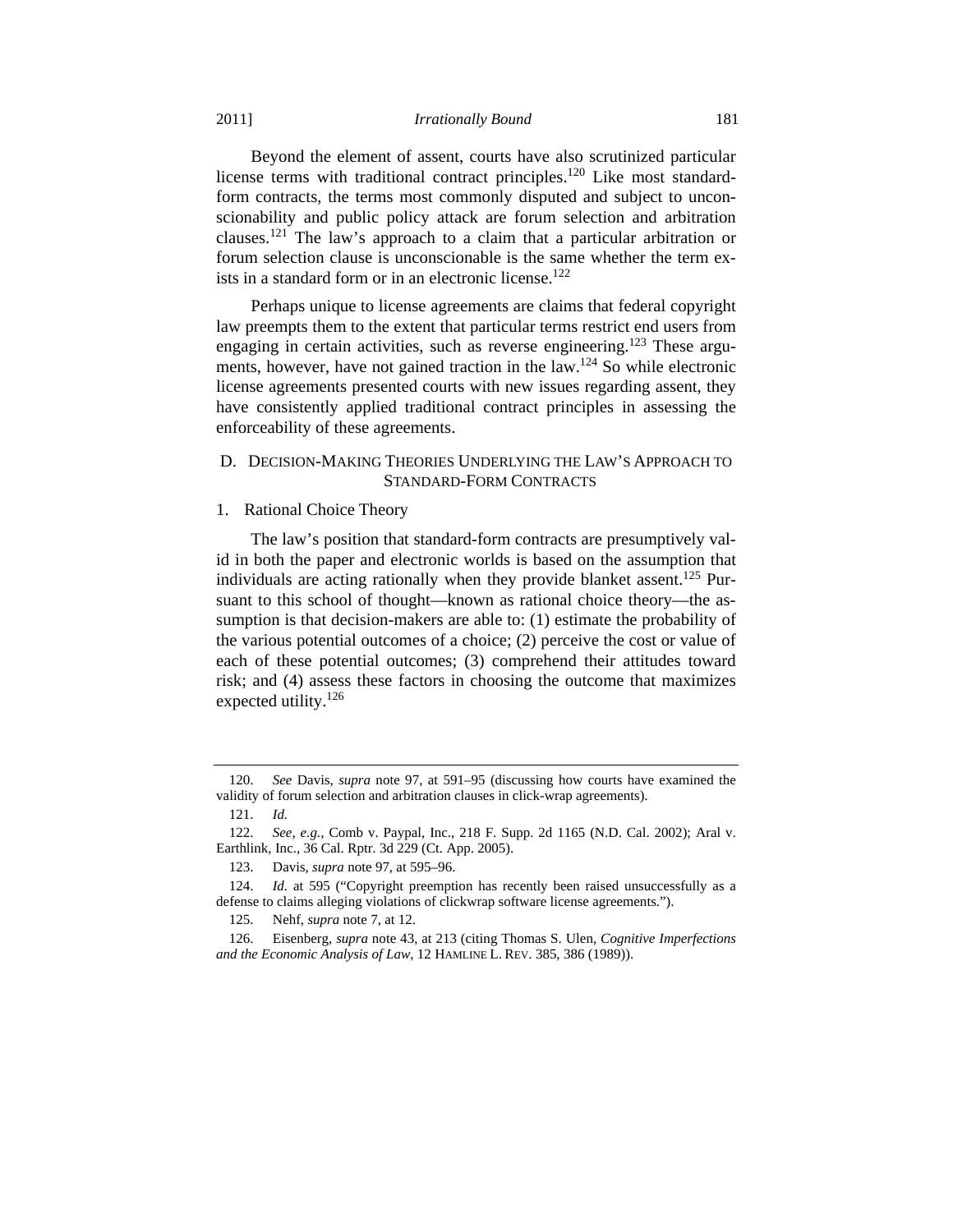The reliance on rational choice theory as the model of consumer decision-making explains why courts are reluctant to invalidate contract terms unless there is a clear lack of assent.<sup>127</sup> Courts focus on the notion of assent; where an actor manifests assent to a contract, the agreement is presumptively valid.<sup>128</sup> The law assumes that assent to a contract signifies the culmination of a process where a rational actor, considering all of the information and alternatives available, has bargained for and assented to a particular set of terms, having determined that those terms will yield the highest expected utility.<sup>129</sup>

Although standard-form contracts are contracts of adhesion, the law also considers them presumptively valid.<sup>130</sup> Courts apply this reasoning to terms of use licenses.131 At first glance, rational choice theory seems to break down in the context of standard-form contracting, because a rational decision involves the weighing of alternatives and choosing the one that yields the highest expected utility. Standard forms severely limit a decision-maker's ability to weigh alternate terms because there is no opportunity to negotiate or bargain for the terms in the contract.

The law reconciles the notion of rational choice with the adhesiveness of standard forms by presuming that competitive market forces are powerful and pervasive enough to make businesses adopt standard terms that represent what a rational decision-maker would accept.<sup>132</sup> Although rational decision-makers are unable to bargain for particular terms in a standardform contract, they may instead opt to buy a comparable good governed by a standard form with more favorable terms. Thus, rational decision-making still occurs, albeit at a higher level of abstraction. Instead of bargaining for particular terms to maximize expected utility, the individual merely chooses the standard form that provides the optimal set of terms.

 <sup>127.</sup> As mentioned in Part II.A, courts apply a stringent test of unconscionability which requires both procedural and substantive unconscionability. *See supra* Part II.A.

 <sup>128.</sup> Hillman & Rachlinski, *supra* note 3, at 461–62.

 <sup>129.</sup> Nehf, *supra* note 7, at 12.

 <sup>130.</sup> *See supra* Part II.A.

 <sup>131.</sup> *See supra* Part II.B.

 <sup>132.</sup> *See supra* Part II.A–C (discussing the presumption that the competitive market will drive businesses in particular industries to adopt similar standard terms that represent an efficient allocation of risk between the business and the consumer).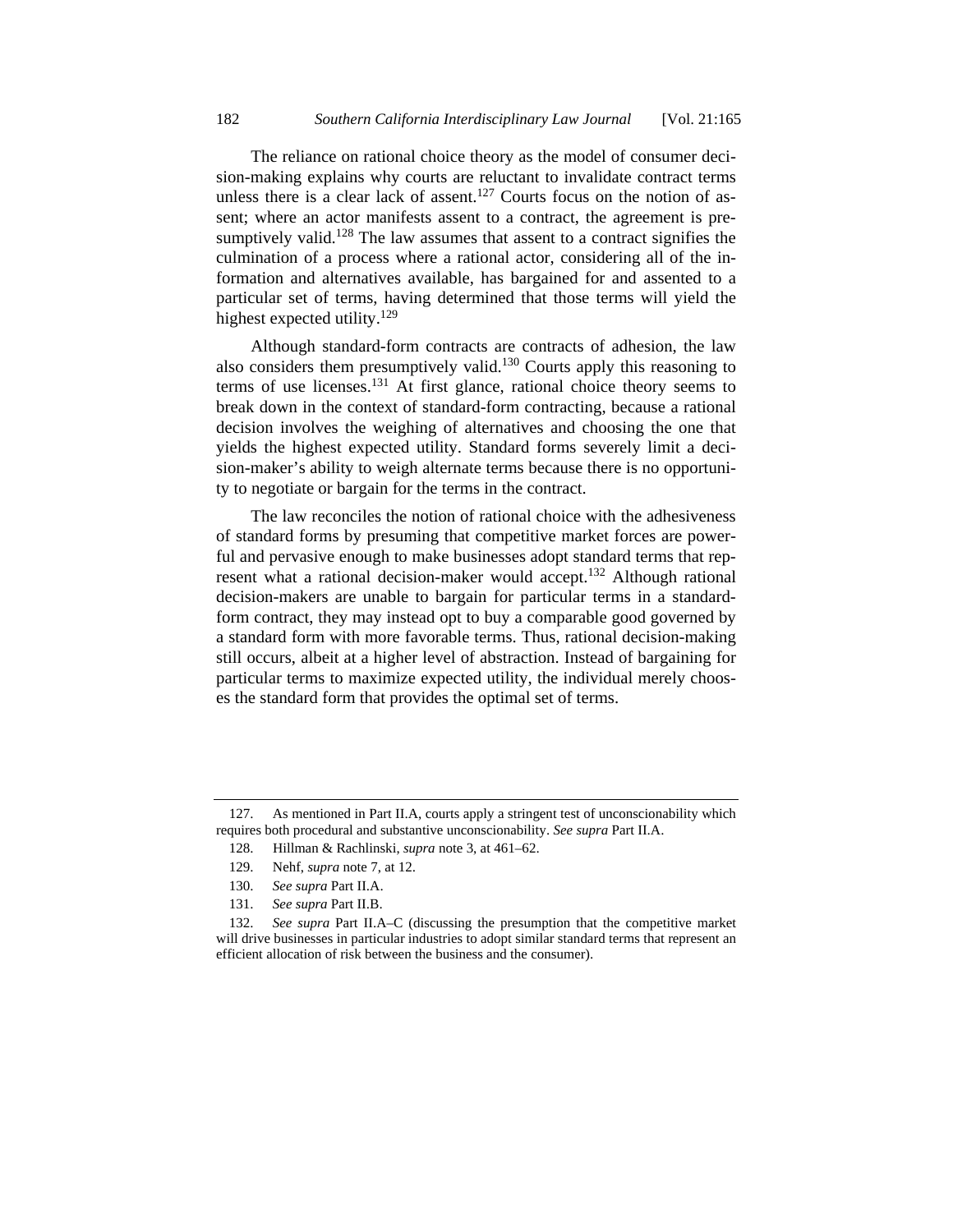#### 2. Bounded Rationality

Contrary to rational choice theorists, proponents of the theory of bounded rationality argue that rational choice fails to accurately model human decision-making beyond a perfectly controlled environment.<sup>133</sup> Yet this view has not gained traction in the law. Courts continue to believe that the competitive marketplace successfully influences businesses to adopt standard terms that reflect what the average rational decision-maker would choose.<sup>134</sup>

Criticizing the law's focus on the rational decision-maker, Melvin Eisenberg, Koret Professor of Law at the University of California at Berkeley, argues that the ability of humans to make fully objective rational decisions is limited by three factors: (1) bounded rationality, (2) disposition, and  $(3)$  defective capability.<sup>135</sup> Bounded rationality recognizes that human decisions are not fully objective and rational because the human mind is limited by incomplete information and the inability to fully process the information that it has.136 Accordingly, "[a]ctors normally do not try to make optimal substantive decisions, but only satisfactory substantive decisions."<sup>137</sup> Even if the mind is not influenced by prejudice or emotion and remains aware of all of the relevant information required for a rational decision, it nevertheless fails to fully consider the alternatives.138 Disposition is the notion that humans are unable to make rational decisions because they systematically underestimate risk.<sup>139</sup> Defective capability refers to the mind's propensity to distort how it searches for and absorbs information.<sup>140</sup> For example, the ability to choose an optimal outcome is often compromised by how outcomes are framed; this distracts a decision-maker's abil-

140. *Id.* at 218.

 <sup>133.</sup> *See* Eisenberg, *supra* note 43, at 213 ("[E]mpirical evidence shows that actors characteristically violate the standard rational-choice or expected-utility model, due to the limits of cognition.").

 <sup>134.</sup> *See* Hillman & Rachlinski, *supra* note 3, at 438–41. *See supra* Part. II (discussing relevant cases applying the law governing standard forms to electronic license agreements).

 <sup>135.</sup> Eisenberg, *supra* note 43, at 213.

 <sup>136.</sup> *Id.* at 214.

 <sup>137.</sup> *Id.*

 <sup>138.</sup> SRINATH SRINIVASA, THE POWER LAW OF INFORMATION: LIFE IN A CONNECTED WORLD 91– 92 (2006).

 <sup>139.</sup> Eisenberg notes various studies that find humans to be unrealistically optimistic. Eisenberg, *supra* note 43, at 216–17. For example, approximately 90 percent of drivers believe they drive better than average. *Id.* at 216. People also systematically overestimate their chances of success in their personal and professional lives. *Id.* at 217.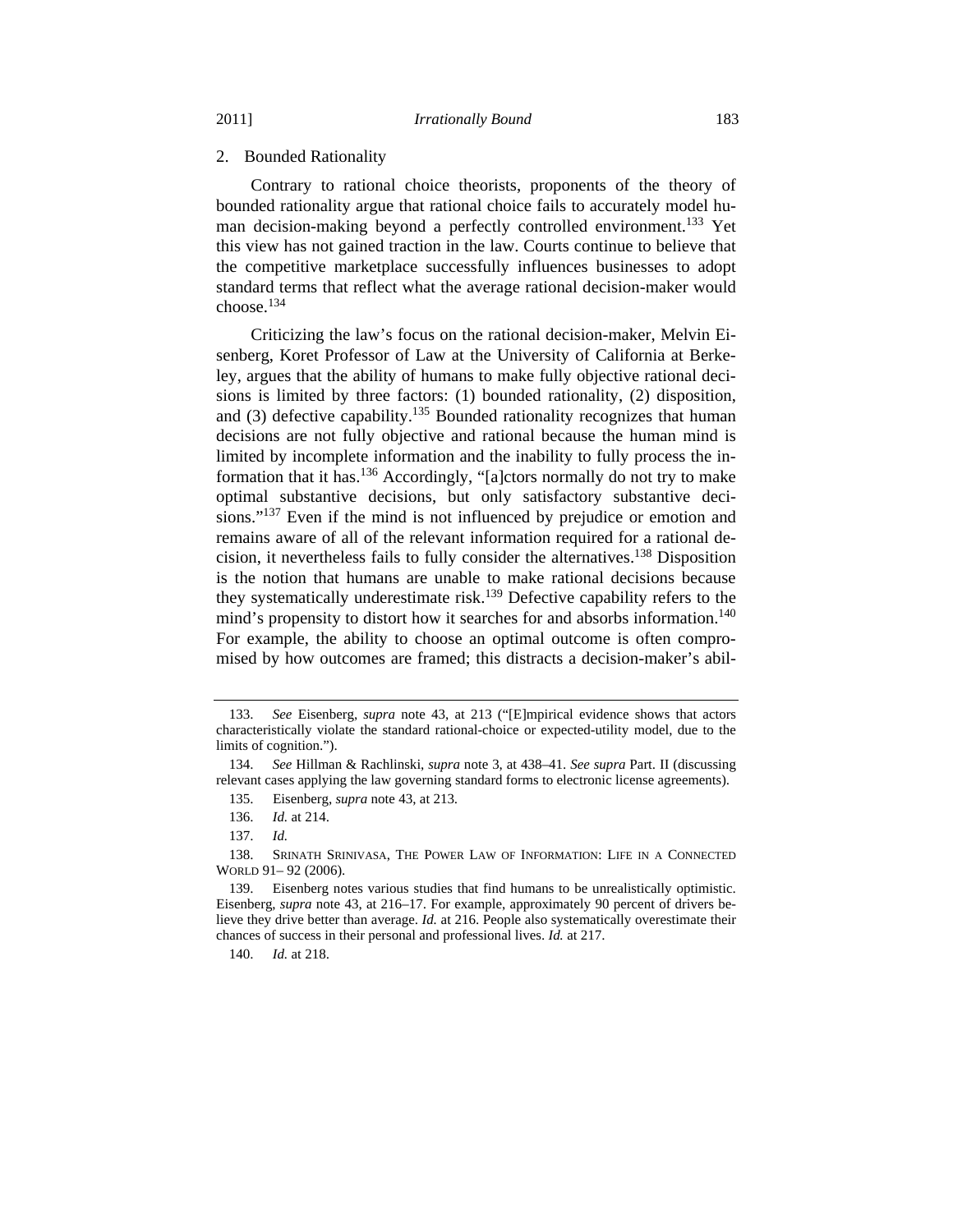ity to focus on expected utility.<sup>141</sup> Framing explains why we often choose a sure gain over a bet even if the expected value of the bet exceeds the value of the sure gain. $142$ 

The tension between rational choice and bounded rationality yields a couple of inferences. To the extent that rational choice theory better maps the average decision-maker who confronts a standard form, market forces and the law provide an adequate level of protection for consumers. To the extent that bounded rationality is a better model, then the combination of market forces and judicial oversight fail to protect consumers by overenforcing standard contracts terms that a rational decision-maker would not accept.

## III. THE CHARACTERISTICS OF SOCIAL NETWORK SITES

Social network sites are web-based services that provide a platform for users to create an online identity and interact with others.<sup>143</sup> Users begin by creating profiles.<sup>144</sup> They then establish their friend or "buddy" lists<sup>145</sup> and communicate with those contacts through bulletins or messages.<sup>146</sup> They can continuously update their profiles and post content such as photos and videos.<sup>147</sup> They can organize their contacts into groups.<sup>148</sup> They can integrate their activities on other websites with their social network profiles through the use of third-party applications.<sup>149</sup> They can meticulously manage their existence on the social network.<sup>150</sup> Despite this ostensible auton-

149. *Id.* 

<sup>141.</sup> *Id.* at 219 ("[C]hoice often does depend on how outcomes are framed.").

 <sup>142.</sup> *Id.*

 <sup>143.</sup> James Grimmelmann, *Saving Facebook*, 94 IOWA L. REV. 1137, 1142–43 (2009).

 <sup>144.</sup> *See* Lilian Edwards & Ian Brown, *Data Control and Social Networking: Irreconciliable Ideas?*, *in* HARBORING DATA: INFORMATION SECURITY, LAW, AND THE CORPORATION 202, 203–04 (Andrea M. Matwyshyn ed., 2009) (discussing the points of similarity in social networking sites).

 <sup>145.</sup> *Id.* at 203.

 <sup>146.</sup> *Id.* 

 <sup>147.</sup> *See* Danah M. Boyd & Nicole B. Ellison, *Social Network Sites: Definition, History, and Scholarship*, 13 J. COMPUTER-MEDIATED COMMC'N art. 11, Oct. 2007, http://jcmc.indiana.edu/vol13/issue1/boyd.ellison.html.

 <sup>148.</sup> Edwards & Brown, *supra* note 144, at 203.

 <sup>150.</sup> *See* Zeynep Tufekci, *Can You See Me Now? Audience and Disclosure Regulation in Online Social Network Sites*, 28 BULL. SCI. TECH. & SOC'Y 20, 31 (2008) (discussing the various privacy settings on social networking cites).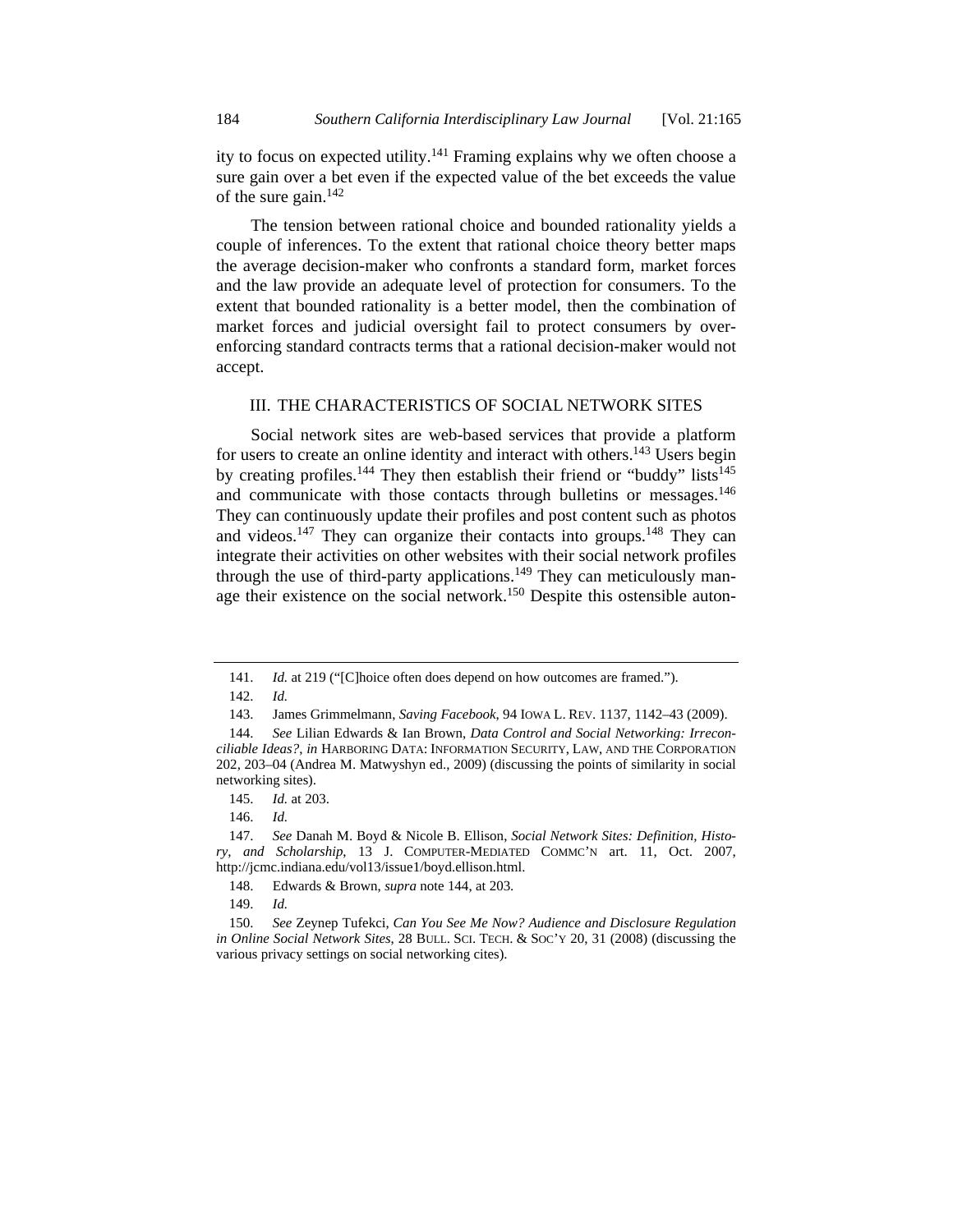omy, "users" nevertheless remain subject to the social network site's terms of use license.<sup>151</sup>

Social network sites foster this online activity by providing the platform to engage in it. Users are transplanting more of their lives onto these online spaces: "Increasing portions of our social, communicative, and commercial acts now take place in this digital world of effortless, habitual, involuntary persistence."<sup>152</sup> Ongoing research suggests the primary purpose of many individuals who use the Internet is to socialize and communicate with others.<sup>153</sup>

Consequently, social network sites are unlike any other information technology product. First, they serve as platform for the disclosure and exchange of vast amounts of personal information.<sup>154</sup> Thus, social network sites have the potential to significantly affect the identity and relationships of individuals. Second, the large amount of time and information users invest into social network sites make them stickier than other websites.155 Third, unlike other information products, social network websites' value increases with the number of users they attract. Last, because they possess significant amounts of information, social network websites' terms of use licenses have greater implications for users than other types of websites' licenses do.<sup>156</sup>

 <sup>151.</sup> Edwards & Brown, *supra* note 144, at 203.

 <sup>152.</sup> Tufekci, *supra* note 150, at 21. *See also* Jessi Hempel, *How Facebook Is Taking over Our Lives*, CNNMONEY.COM, Mar. 11, 2009, http://money.cnn.com/2009/02/16/technology/hempel\_facebook.fortune/index.htm.

 <sup>153.</sup> Research indicates that, increasingly, the primary purpose of individuals who go online is to socialize and communicate. *See* RUDER FINN INTENT INDEX, *supra* note 5.

 <sup>154.</sup> *See infra* Part III.A.

 <sup>155.</sup> *See infra* Part III.A. A 2010 report from Nielson Company concluded that as of June 2010, Americans spent "22.7 percent of their online time on social networking or blogs," a 43 percent increase from June 2009. Benny Evangelista, *Social Sites Grab Much of Online Time, Survey Says,* S.F. CHRON., Aug. 3, 2010, http://www.chron.com/business/technology/article/Social-sites-grab-much-of-online-timesurvey-says-1694391.php. *See also*, *What Americans Do Online: Social Media and Games Dominate Activity,* NIELSON WIRE (Aug. 2, 2010),

http://blog.nielsen.com/nielsenwire/online\_mobile/what-americans-do-online-social-mediaand-games-dominate-activity.

 <sup>156.</sup> *See infra* Part III.B.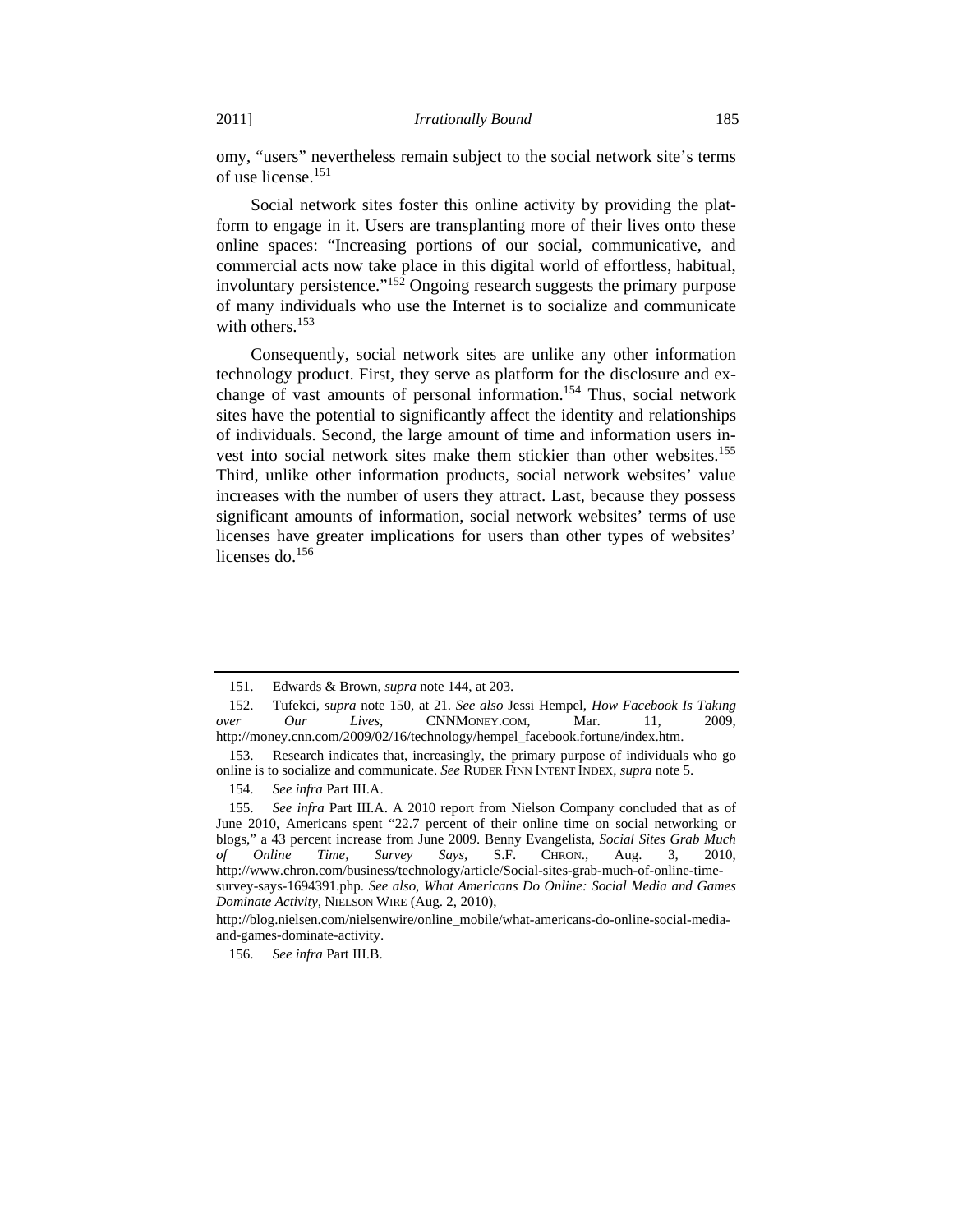## A. IDENTITY, RELATIONSHIPS, AND INTERACTIONS IN THE SOCIAL NETWORK SPACE

An individual's identity on a social network site crystallizes when the user creates a profile.<sup>157</sup> The most basic profiles on social network sites include data such as the user's age, location, interests, and a photo.<sup>158</sup> Profiles are ever-changing; beyond the most basic information, users can continue to tweak their profiles to reflect various aspects of their lives.<sup>159</sup> On one end of the spectrum, a profile may be a real-time ticker of the happenings in the user's life. On the other end, it may have only the most basic information required by the site.<sup>160</sup> A profile is the basic tool for the user to "control<sup>[]</sup> impressions for a specific audience."<sup>161</sup> It reveals what the user wants others on the social network to see: "You are the person you present yourself as, to your contacts, in the context of the [social network] site, using the site's lexicon of profile questions."162

Relationships and connections with other users in the social network also contribute to one's identity. When two particular users connect and interact, social network sites send signals to other users that an interaction is taking place.<sup>163</sup> These signals add information to the identity of particular users, as well as also fostering the reciprocation of social interactions between other users. The public nature of user interactions allows social network sites to capitalize on the human impulse to mimic what others in a social sphere are doing.<sup>164</sup> Just as individuals are defined largely by the company they keep in the real world, so too are their online identities defined by its relationships in the social network space.

With increased interactions in a social network, a user's identity ostensibly gains standing. In addition to knowing personal information about the other users and those users' connections, the level and extent of a user's own interactions are available for others to see.<sup>165</sup> This establishes an identity's social standing by placing the user in relationship to others within the

- 161. Grimmelmann, *supra* note 143, at 1153.
- 162. *Id.*

- 164. *Id.* at 1156.
- 165. *Id.* at 1155–56.

 <sup>157.</sup> *See* Grimmelmann, *supra* note 143, at 1152.

 <sup>158.</sup> Boyd & Ellison, *supra* note 147.

 <sup>159.</sup> *Id.* 

 <sup>160.</sup> *Id.* 

 <sup>163.</sup> *See id.* at 1154–55.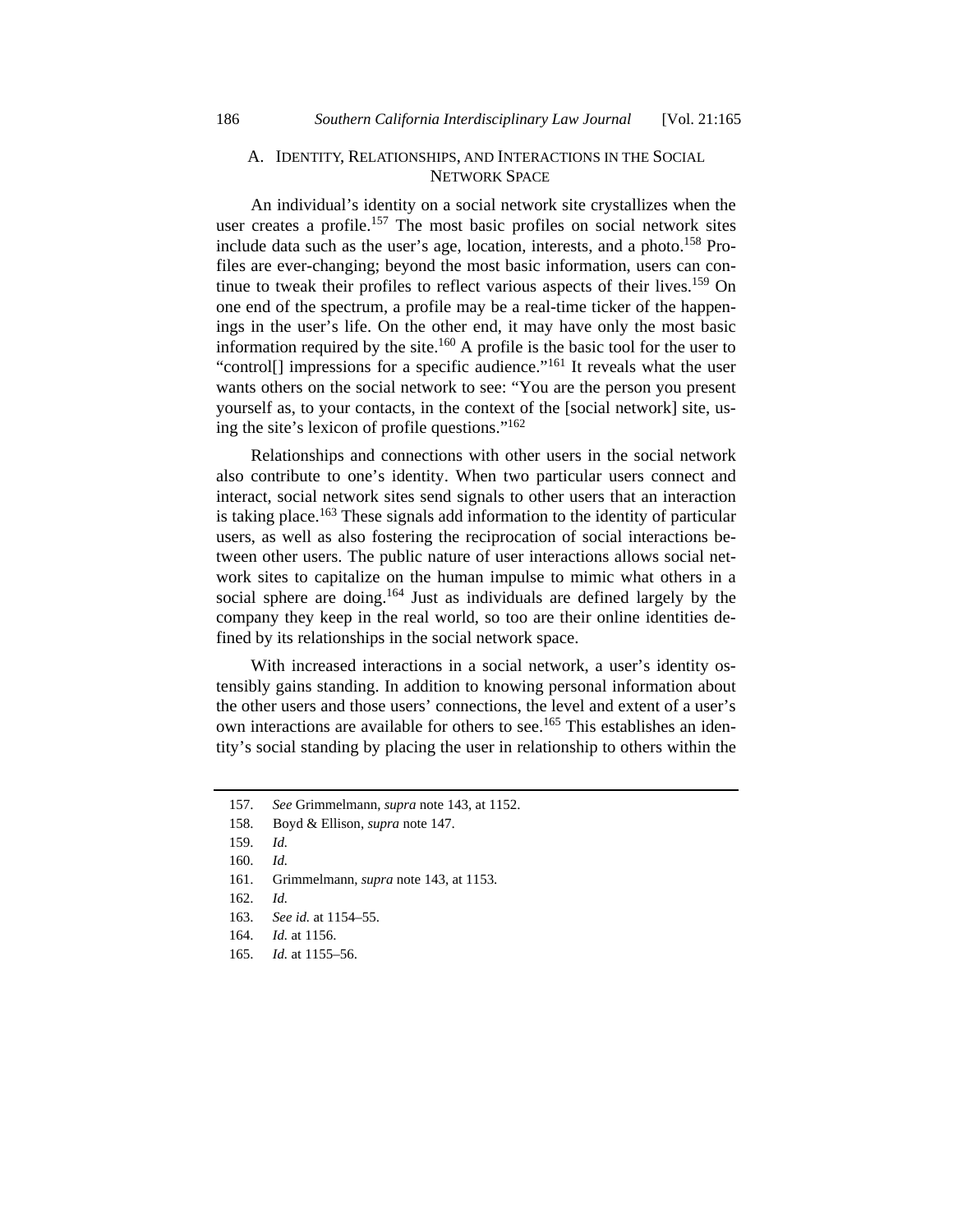social network space. Just like our real-world interactions, user activity on a social network site could be viewed as reflecting a user's status within that group.

Navigating one's existence on a social network site requires deciding what information to post on the site and then managing the extent to which each datum is public or private on the site.<sup>166</sup> Thus, the disclosure of information is inherent in creating and managing a social network identity. Users are becoming increasingly skilled at this process.<sup>167</sup>

Social network interactions and how much information a user discloses are also governed by social norms. Reciprocity weighs on the side of more disclosure; "friending" someone on a social network site is of minimal utility if that friend's profile displays little information.<sup>168</sup> Meaningful interactions between users on social networks require some minimum amount of information. Norms of truthfulness also encourage veracity in the information that users post—because users increasingly use social networks to complement and extend their real, offline lives, there are expectations that information disclosed on a social network site is somewhat truthful.169

These norms govern the social network space and reflect the human impulse to socialize—whether in the real world or on a social network. Bolstered by the fact that privacy controls reinforce a perception that social networks are private and secure, individuals are injecting more personal and truthful information into the social network space.<sup>170</sup> These sites actu-

Grimmelmann, *supra* note 143, at 1156.

 170. *See* Grimmelmann, *supra* note 143, at 1151 ("Why do so many Facebook users entrust it with so much personal information? The answer is that people have social reasons to participate on social network sites, and these social motivations explain . . . why users value Facebook notwithstanding its well-known privacy risks . . . .").

 <sup>166.</sup> *See* Tufekci, *supra* note 150, at 31–33 (examining user decisions to join and subsequently disclose information).

 <sup>167.</sup> *Id.* at 33.

 <sup>168.</sup> Norms of reciprocity reflect basic human instincts in social interactions. Social network sites capitalize on this instinct:

These sites also piggyback on the deeply wired human impulse to reciprocate. People reciprocate because it helps them solve collective-action problems, because participation in a gift culture demands that gifts be returned or passed along, because it's disrespectful to spurn social advances, because there's a natural psychological instinct to mirror what one's conversational part is doing, and because we learn how to conduct ourselves by imitating others.

 <sup>169.</sup> PALFREY & GASSER, *supra* note 1, at 25 ("Social life for many people has a crucial online component; the virtual world complements and extends the offline social sphere.").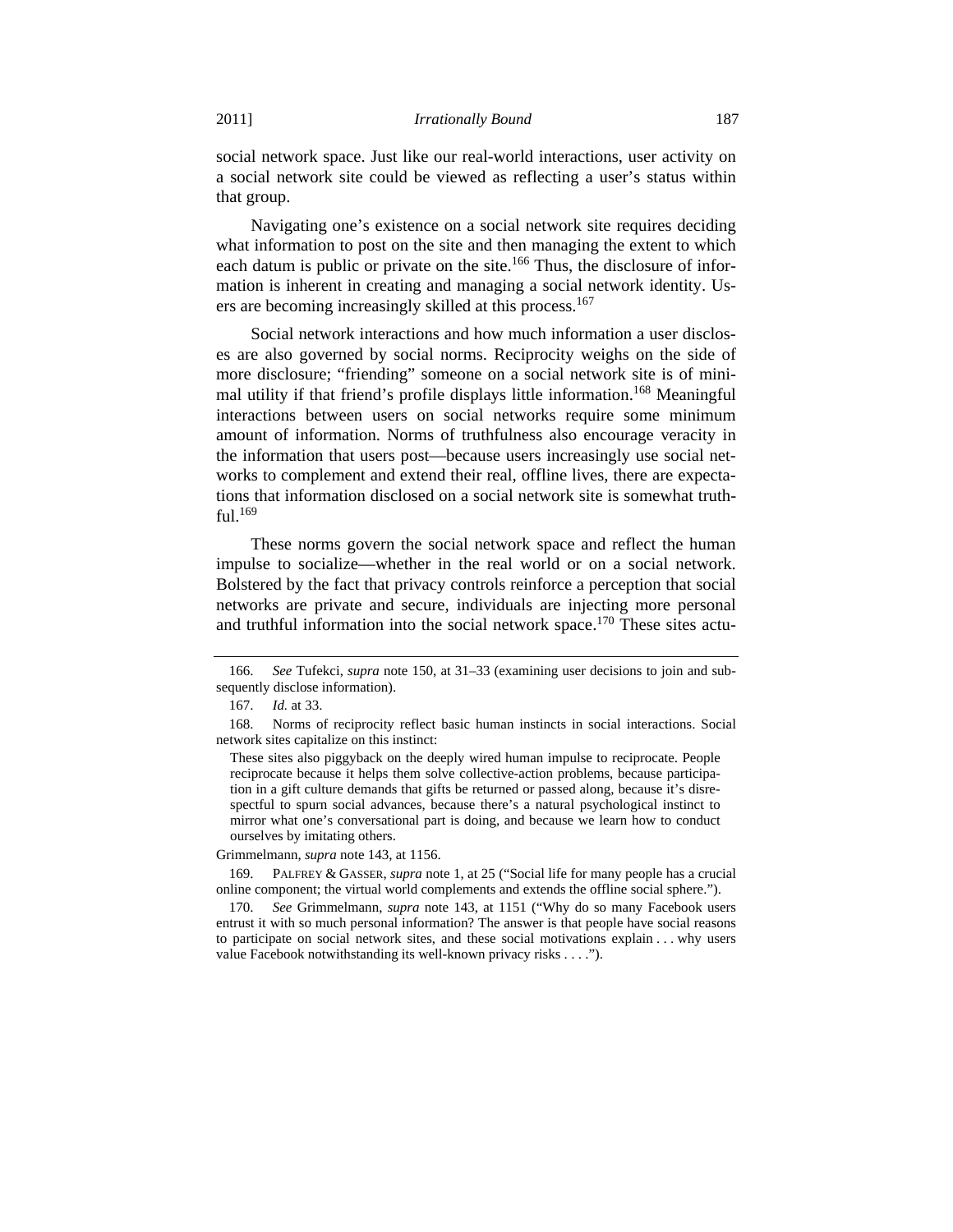ally provide greater transparency into the lives of individuals by blurring the lines between their online and offline identities.<sup>171</sup> As information disclosure will likely only increase, users will simply manage their online identities by adjusting who can view such information.<sup>172</sup>

Ultimately, the way in which users create identities and interact with one another on social network sites is causing a paradoxical result. Despite the ability to create various identities that are meticulously managed and controlled, what is actually emerging is a more complete and singular identity of an individual who lives in the social network space.<sup>173</sup> So, while users may control whether the information they disclose is private or public, their decisions and disclosures merely add to a single, growing identity that spans both the online and offline worlds.<sup>174</sup>

#### B. SOCIAL NETWORK SITES ARE STICKY

Social network sites are sticky because they provide an online space to create identities, form relationships, and interact with others. "Stickiness" is defined as a user's "deeply held commitment to reuse [a] Web site consistently in the future, despite situational influences and marketing efforts that have the potential to cause switching behavior."175 While the Internet lessens the transaction costs of switching between products because alternatives are only a click away, stickiness counteracts this lack of friction.<sup>176</sup>

 <sup>171.</sup> PALFREY & GASSER, *supra* note 1, at 36.

 <sup>172.</sup> Tufekci, *supra* note 150, at 31 ("Once the students did make the jump [to using social network sites], they managed their concerns about unwanted audiences by adjusting their usage of nicknames on Myspace and through adjusting the visibility of their profiles on Facebook and Myspace but not by regulating their levels of disclosure . . . .").

See PALFREY & GASSER, *supra* note 1, at 35 ("[M]uch more of [a] Digital Native's identity may be visible at any one moment than was possible for individuals in pre-Internet eras. If the Digital Native has created multiple identities, those identities might be connected to create a much fuller picture of the individual than was possible before, spanning a greater period of time."). *See also* Tufekci, *supra* note 150, at 35 ("[N]orms of disclosure are having an effect that is opposite of some of the early predictions about the impact of the Internet: Instead of being able to experiment with multiple identities, young people often find themselves having to present a constrained, unitary identity to multiple audiences, audiences that might have been separate in the past.").

 <sup>174.</sup> Tufekci, *supra* note 150, at 35.

 <sup>175.</sup> Dahui Li, Glenn J. Browne & James C. Wetherbe, *Why Do Internet Users Stick with a Specific Web Site? A Relationship Perspective*, INT'L J. ELECTRONIC COM., Summer 2006, at 105, 106 (2006).

 <sup>176.</sup> *See* Tim Wu, *In the Grip of the New Monopolists*, WALL ST. J., Nov. 13, 2010, http://online.wsj.com/article/SB10001424052748704635704575604993311538482.html.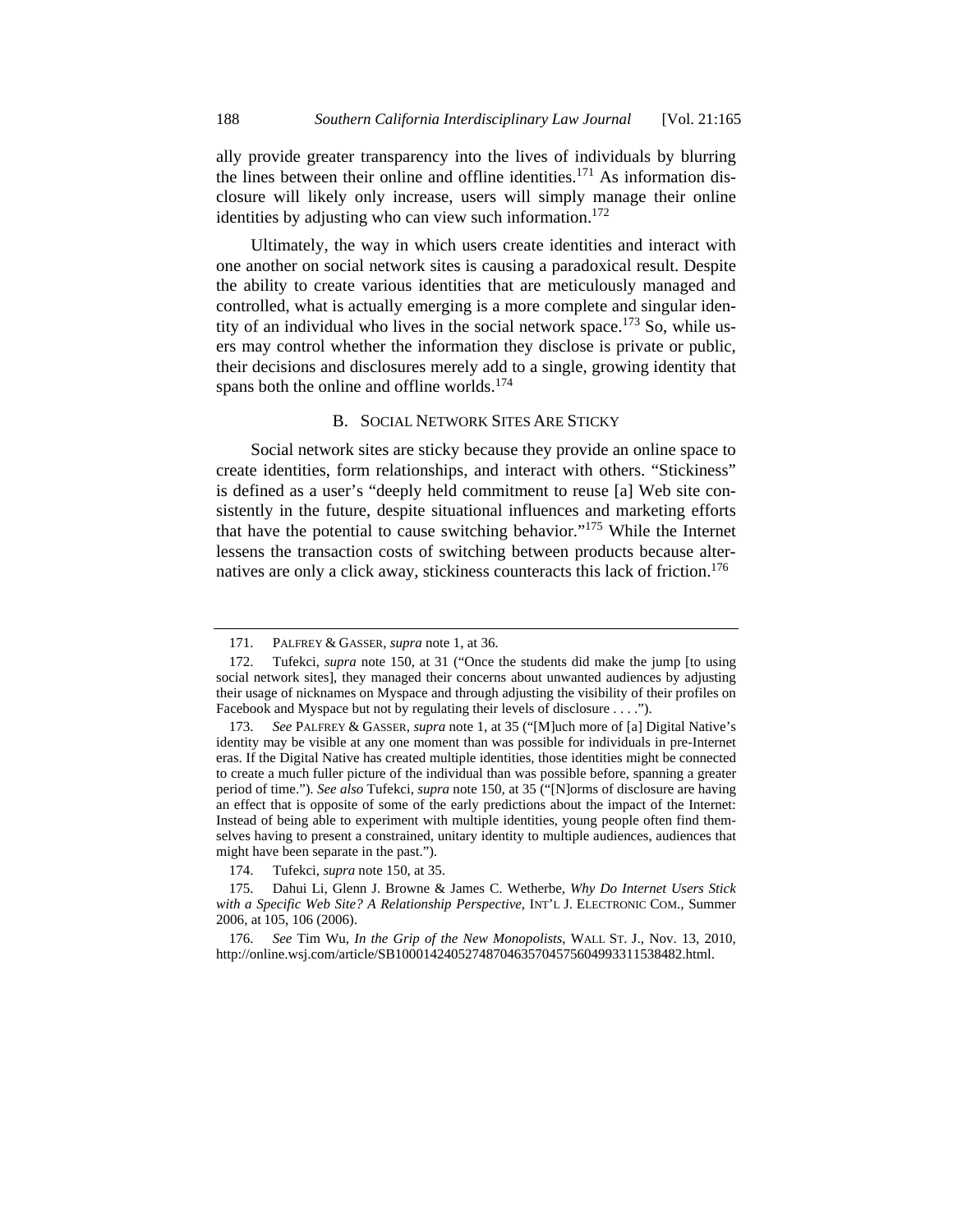#### 2011] *Irrationally Bound* 189

Stickiness reflects the human tendency to regard websites as social entities and to exhibit feelings of attachment to a particular site.<sup>177</sup> The potential for an individual to form such a relationship with a website is a function of three factors: investment, commitment, and trust.<sup>178</sup> The more time and resources a user invests into a relationship, the greater the commitment.<sup>179</sup> Commitment is the user's belief that an ongoing relationship is important enough to warrant continued efforts to sustain it.180 Trust is the user's confidence in the other party's reliability and integrity.<sup>181</sup>

Social network sites are stickier than other websites because these three elements exist naturally and are self-sustaining in the social network space.<sup>182</sup> These sites complement our real-world social lives by extending them online. As users disclose more information online to interact with others, they are simultaneously increasing their investment, commitment, and trust in the social network site itself. Thus, by providing an online social space, the very purpose of a social network site can reinforce its stickiness.

The implication of this phenomenon is that user interaction with a social network site is not merely an economic exchange or an arm's length transaction. Instead, like relationships with others on a social network, interaction with the social networking site is itself a relationship that gains strength as involvement with the site increases. Because social network sites foster interactions among users that also reinforce stickiness, user relationships with social network sites are much stronger than with other websites.

### C. SOCIAL NETWORK SITES EXHIBIT NETWORK EFFECTS

The value of a social network site increases with its number of users.183 This is known as a network effect.184 The effect is observed when there is an explicit benefit to aligning one's decisions or behavior with that of another.<sup>185</sup> Goods with network effects deviate from the norm of supply

 <sup>177.</sup> *See* Li, Browne & Wetherbe, *supra* note 175, at 111.

 <sup>178.</sup> *Id.* at 112–13.

 <sup>179.</sup> *Id.* at 112.

 <sup>180.</sup> *Id.* at 113.

 <sup>181.</sup> *Id.*

 <sup>182.</sup> *See infra* Part III.B for further discussion of website stickiness and tipping points.

 <sup>183.</sup> EASLEY & KLEINBERG, *supra* note 10, at 449.

 <sup>184.</sup> *Id.*

 <sup>185.</sup> *Id.*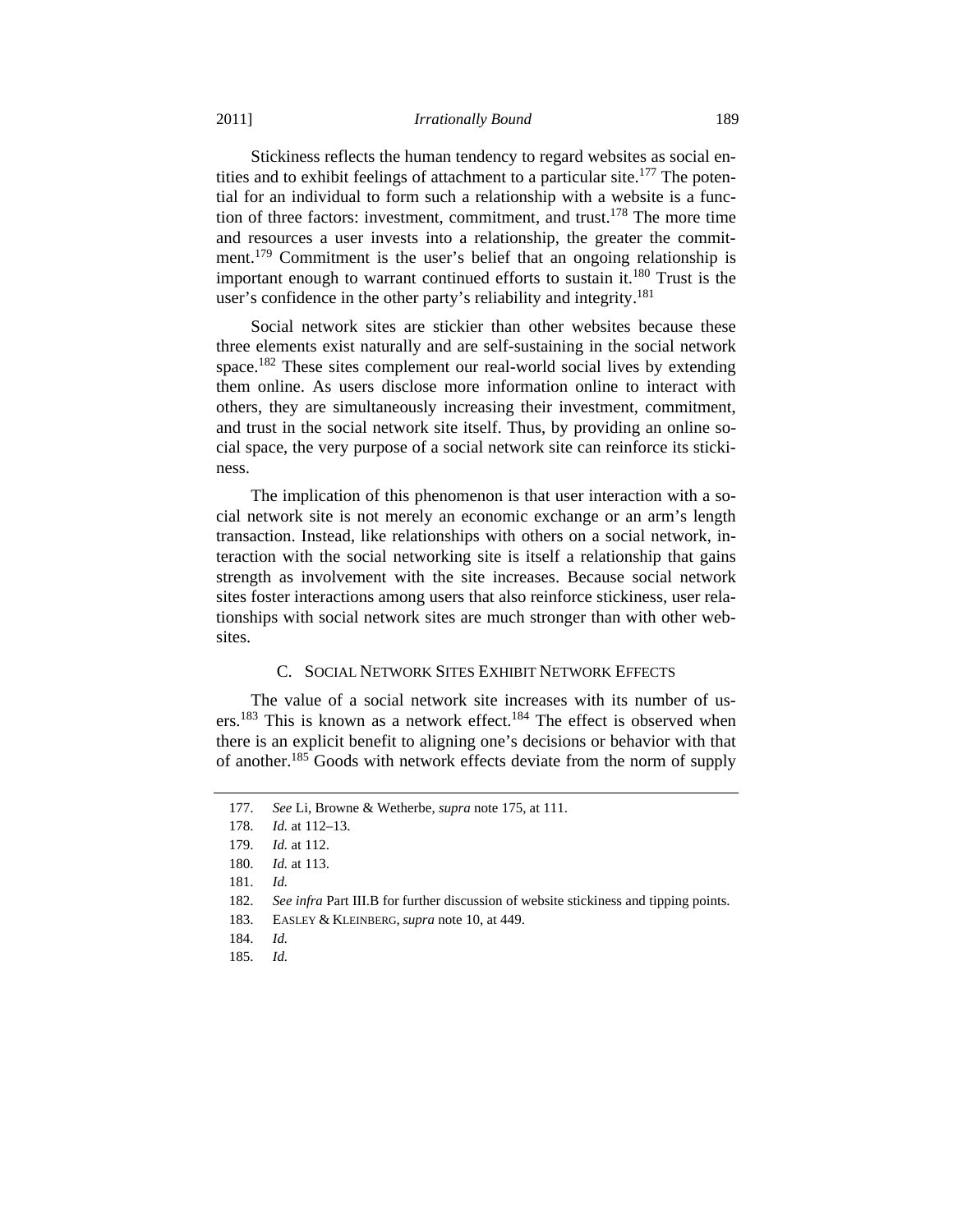and demand, which provides that the scarcity of a good increases its value.186 In the market for a good with a network effect, however, the demand for the good increases with consumer expectation that it is in high demand.<sup>187</sup> A classic example of a good with a network effect is a particular type of standard of platform for technology products, such as DVDs or Blue-Ray Discs.

Goods exhibiting network effects have the tendency to dominate the market.<sup>188</sup> Market power, however, develops only after a tipping point.<sup>189</sup> Tipping points occur when a sufficient number of consumers have consumed a good such that it begins to exhibit a network effect: "The product that first gets over its own tipping point attracts many consumers and this may make the competing product less attractive. Being the first to reach this tipping point is very important—more important than being 'best' in an abstract sense."190 Reaching the tipping point is difficult because a good with a network effect cannot slowly gain users one at a time.<sup>191</sup> It must capture a sufficiently large group of initial users to propel it past the tipping point before its network effect kicks in.192 Once Facebook reached its tipping point, it began to experience exponential growth in its user base.<sup>193</sup> Social network sites undoubtedly exhibit networks effects. They provide users with an online social space and the value of the site depends on the number of users and the extent to which the users choose to disclose information.<sup>194</sup> There is little utility in being part of a social network with no one to interact with—each person's potential to connect with others in-

 <sup>186.</sup> MARK POSTER, WHAT'S THE MATTER WITH THE INTERNET? 46 (2001).

 <sup>187.</sup> EASLEY & KLEINBERG, *supra* note 10, at 455 ("The market for a good with network effects is more complicated, since the amount of the good demanded by consumers depends on how much they expect to be demanded . . . .").

 <sup>188.</sup> *Id.* at 465.

 <sup>189.</sup> *Id.*

 <sup>190.</sup> *Id.*

 <sup>191.</sup> *Id.* at 463–64 ("Starting small and hoping to grow slowly is unlikely to succeed, since unless your product is widely used it has little value to any potential purchasers. Thus, you somehow need to convince a large initial group to adopt your product before others will be willing to buy it.").

 <sup>192.</sup> *See id.*

 <sup>193.</sup> *See id.*

<sup>194.</sup> *Id.* at 449 ("The benefit to you from a social networking site is directly related to the total number of people who use the site."). *See also* Robert Terenzi, Jr., Note, *Friending Privacy: Toward Self-Regulation of Second Generation Social Networks*, 20 FORDHAM IN-TELL. PROP. MEDIA & ENT. L.J. 1049, 1081–82 (2010).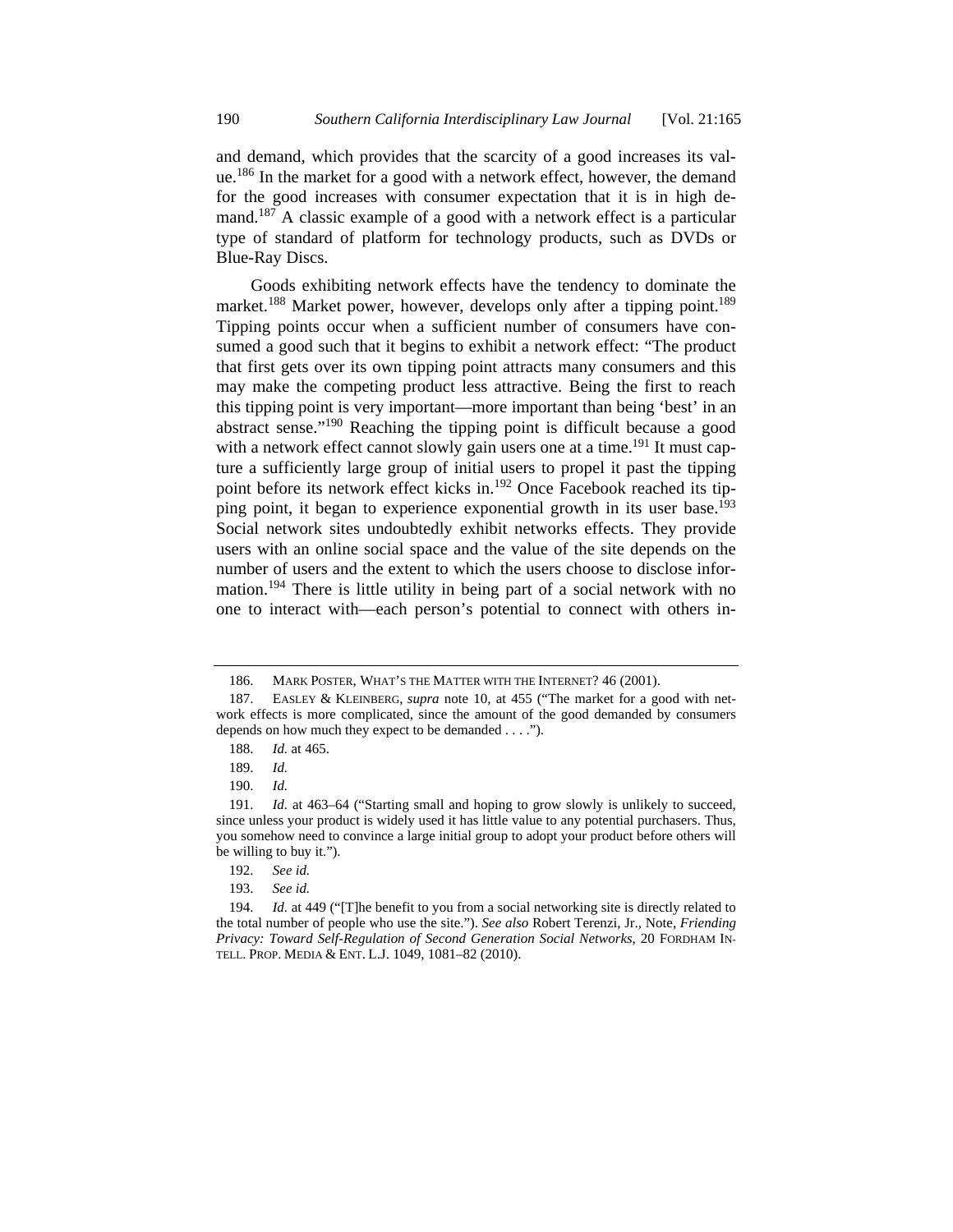creases with the number of people who use the website.<sup>195</sup> A high demand for a social network site is met by a corresponding supply: most sites do not limit their membership so there is no shortage of social network accounts.196

Two of the current leading social network sites, Facebook and Twitter, exhibit this network effect. Facebook and Twitter accounts have little value if there are few other users. They are both the dominant sites in their respective social network markets today.<sup>197</sup>

Facebook is currently the dominant social network site in almost all countries throughout the world.<sup>198</sup> Facebook accounts are valuable precisely because so many individuals have one. The site initially launched at Harvard University in 2004, and within a day of its launch 1200 students joined.199 Within a year, Facebook operated in 882 colleges and 85 percent of students at these schools had accounts.<sup>200</sup> Facebook breached the tipping point by initially targeting a select, but sufficiently large group of users students at Harvard. It immediately became the dominant social network site for college students. Once it extended beyond college it quickly breached another tipping point—that of post-college adults—which made it the dominant social network site for all individuals.<sup>201</sup> Today, anyone with an e-mail address who claims to be older than thirteen can use Facebook.<sup>202</sup> It currently has more than 800 million active users. $203$ 

203. *Statistics*, *supra* note 196.

 <sup>195.</sup> POSTER, *supra* note 186, at 46. *See also* EASLEY & KLEINBERG, *supra* note 9, at 449.

 <sup>196.</sup> *See Statistics*, FACEBOOK, http://www.facebook.com/press/info.php?statistics (last visited Oct. 3, 2011); Franky Branckaute, *Twitter's Meteoric Rise Compared to Facebook*, BLOG HERALD (June 28, 2010, 8:58 PM), http://www.blogherald.com/2010/06/28/twittersmeteoric-rise-compared-to-facebook-infographic/.

 <sup>197.</sup> *See* M.S., *Facebook and Freedom*, ECONOMIST (Sept. 29, 2010, 7:41 PM), http://www.economist.com/node/21011297; Branckaute, *supra* note 196185; *About Twitter*, *supra* note 204192.

 <sup>198.</sup> M.S., *Facebook and Freedom*, ECONOMIST (Sept. 29, 2010, 7:41 PM), http://www.economist.com/node/21011297.

 <sup>199.</sup> Sarah Phillips, *A Brief History of Facebook*, GUARDIAN (London), July 24, 2007, http://www.guardian.co.uk/technology/2007/jul/25/media.newmedia.

 <sup>200.</sup> Grimmelmann, *supra* note 143, at 1144.

 <sup>201.</sup> *See* M.S., *supra* note 198.

 <sup>202.</sup> Grimmelmann, *supra* note 143, at 1145.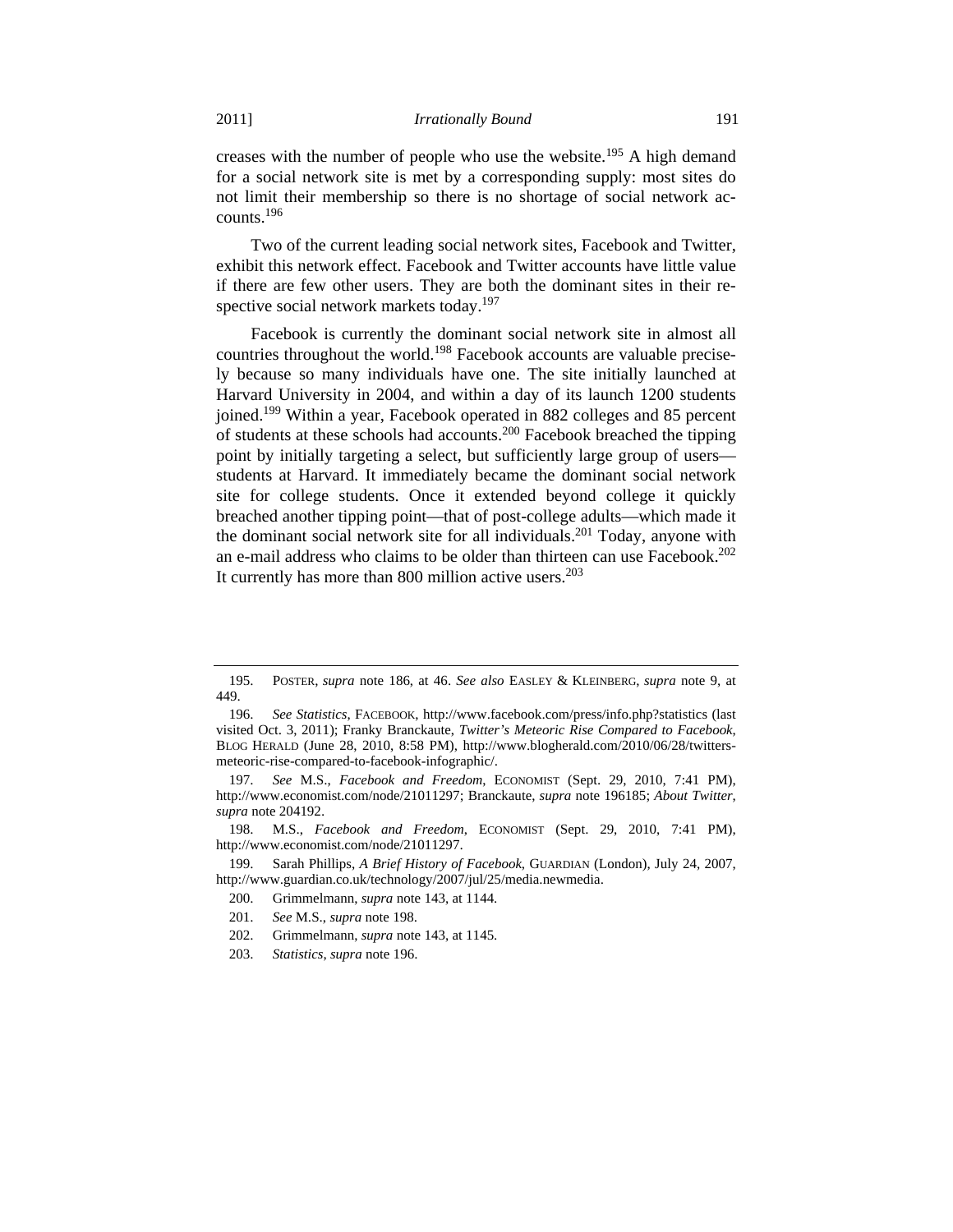Twitter is a real-time information network that allows users to post short messages called Tweets.<sup>204</sup> Tweets can consist of short messages, photos, videos, and other media content.<sup>205</sup> The site moved toward a tipping point by initially drawing the allegiance of technology gurus.<sup>206</sup> It then garnered the attention of bloggers who began micro-blogging with Tweets.<sup>207</sup> Mass media, such as news outlets like CNN, pushed Twitter past its tipping point. Twitter's power was evidenced by users tweeting instant updates about the siege in Mumbai, India in November,  $2008<sup>208</sup>$  Today Twitter is the social network of choice for businesses, politicians, celebrities, and everyday users as it dominates the market in real-time information with over 500 million users. $209$ 

As Facebook and Twitter show, social network sites exhibit network effects precisely because they operate to provide users with an interactive social space. So long as a social network site reaches its tipping point, it will tend to dominate the market.

Alternatively, goods that exhibit network effects may also tend to lose popularity or their monopoly status, especially when a mass exodus of consumers or users coincides with the nearing of a tipping point by a competing good. This appears to have occurred with MySpace, a social network site similar to Facebook, where there seemed to have been a reverse network effect: "When a social network passes out of favour [sic] in a small network, the large network suffers. The loose connections that held the wider network together start to disappear. So the occasional thing which crossed over into different tightly knitted groups has also disappeared."210 Almost overnight, MySpace lost its dominance in the social network market.<sup>211</sup> It became "boring, [and] people ha[d]  $\ldots$  no reason to come back. Which is a pattern which can start repeating across the whole network, but

 <sup>204.</sup> *About Twitter*, TWITTER, http://twitter.com/about (last visited Oct. 3, 2011).

 <sup>205.</sup> *Id.*

 <sup>206.</sup> Tom Taulli, *So How Did Twitter Become the Next Big Thing?*, BLOGGINGSTOCKS (Apr. 30, 2009, 12:30 PM), http://www.bloggingstocks.com/2009/04/30/so-how-did-twitterbecome-the-next-big-thing/.

 <sup>207.</sup> *Id.*

 <sup>208.</sup> *Id.* 

 <sup>209.</sup> Branckaute, *supra* note 196; *About Twitter*, *supra* note 204.

 <sup>210.</sup> John V. Willshire, *The Death of Myspace . . . and Lessons for Everyone Else,*  SMITHERY INNOVATION WORKS (Jan. 31, 2011), http://smithery.co/uncategorized/the-deathof-myspace-and-lessons-for-everyone-else/.

 <sup>211.</sup> *Id.*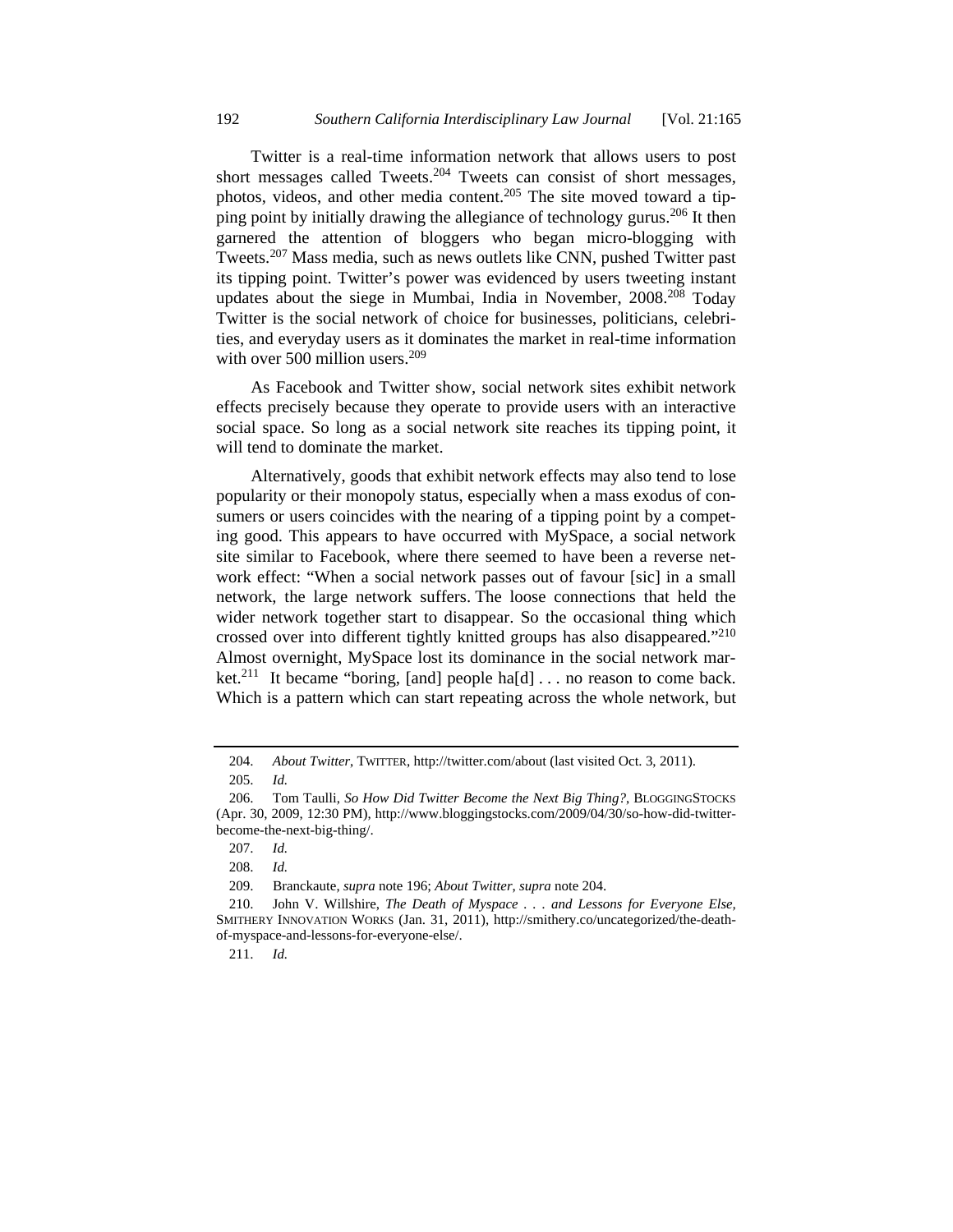spreads like a virus from small group to small group, as they're loosely connected to each other."212 So while social network sites exhibit network effects and can tend towards monopoly if they reach the tipping point, they also face the prospect of quick decline, especially if all of a sudden a critical mass of users leaves for a competitor.

#### D. TERMS OF USE LICENSES AND PRIVACY POLICIES

Prior to creating a social network account, users must assent to two click-wrap agreements: a terms of use license and a privacy policy.<sup>213</sup> A terms of use license consists of the traditional elements of many standard forms—delineating the rights and responsibilities of the user and the website, disclaimers of liability, forum selection clauses, and arbitration provisions. $214$ 

Beyond these commonplace terms, social network sites often incorporate additional noteworthy terms into their license agreements: (1) terms that fully disclose personal information and content by default; $^{215}$  (2) terms that grant the site an unencumbered license to use any or all of the content posted by a user;  $2^{16}$  (3) terms reserving the right to retain user information

 215. Facebook's privacy policy provides that: "Choosing to make your information public is exactly what it sounds like: anyone, including people off of Facebook, will be able to see it. . . . [Certain] types of information . . . are always publicly available, and are treated just like information you decided to make public." *Data Use Policy*, FACEBOOK, http://www.facebook.com/full\_data\_use\_policy (last updated Sept. 23, 2011).

 <sup>212.</sup> *Id.*

 <sup>213.</sup> *See Sign Up*, FACEBOOK, http://www.facebook.com/index.php?lh=31d7ce38fbfd 9956ff522281b3150790&eu=ztvQ08F3XfaWEcz-7ETgfA (last visited Oct. 3, 2011) ("By clicking Sign Up, you are indicating that you have read and agree to the Terms of Use and Privacy Policy."); *Sign Up*, TWITTER, https://twitter.com/signup (last visited Oct. 3, 2011) ("By clicking the button [Create my account], you agree to the terms below: [Terms of Service and the Privacy Policy]."); LINKEDIN, https://www.linkedin.com/ (last visited Oct. 02, 2011) ("By clicking Join Now or using LinkedIn, you are indicating that you have read, understood, and agreed to LinkedIn's User Agreement and Privacy Policy.").

 <sup>214.</sup> *See, e.g.*, *Statement of Rights and Responsibilities*, FACEBOOK, http://www.facebook.com/terms.php (last updated Apr. 26, 2011) (including terms regarding disclaimers of liability and forum selection); *Terms of Service*, TWITTER, https://twitter.com/tos (last updated June 1, 2011); *MySpace.com Terms of Use Agreement*, MYSPACE, http://www.myspace.com/help/terms (last updated June 25, 2009) (same).

 <sup>216.</sup> The social network sites Facebook and Twitter both have such terms in their Terms of Use Agreements. According to Twitter's Terms of Service:

By submitting, posting or displaying Content on or through the Services, you grant us a worldwide, non-exclusive, royalty-free license (with the right to sublicense) to use, copy, reproduce, process, adapt, modify, publish, transmit, display and distribute such Content in any and all media or distribution methods (now known or later developed).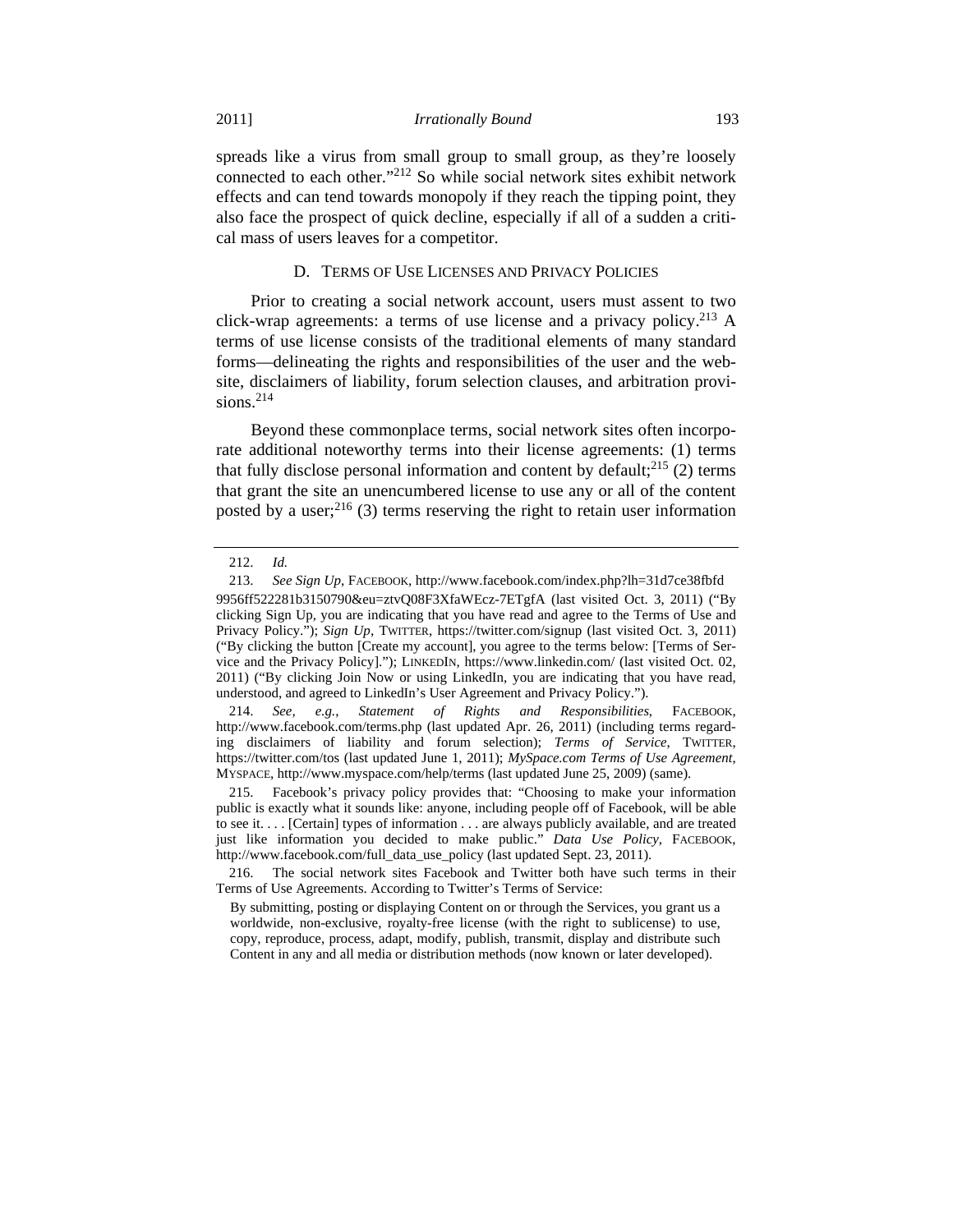and content if they decide to remove an account;<sup>217</sup> and (4) terms reserving the right to amend the terms of use and privacy policy without explicitly notifying the user.<sup>218</sup>

The incorporation of these terms reflects the unique nature of the transaction between social network consumers and sites—one where the site is providing a dynamic online space for users to disclose information and create content, all at breakneck pace. They also reflect that fact that social network users are contracting away control and privacy of more personal information and content than in any other transaction governed by standard forms or electronic licenses.

# IV. THE ASSUMPTIONS UNDERLYING THE LAW'S TREATMENT OF STANDARD FORMS ARE INCORRECT WHEN APPLIED TO SOCIAL NETWORK SITES

The law assumes that users are rational and that competitive market forces influence businesses to adopt reasonable and fair license terms.<sup>219</sup> These two assumptions break down in the context of social network sites. First, the unique characteristic of the social network space compromises an

219. Nehf, *supra* note 7, at 12.

*Terms of Service,* TWITTER, *supra* note 214. Facebook's terms have a similar provision: "[Y]ou specifically give us the following permission, subject to your privacy and application settings: you grant us a non-exclusive, transferable, sub-licensable, royalty-free, worldwide license to use any IP content that you post on or in connection with Facebook." *Statement of Rights and Responsibilities*, FACEBOOK, *supra* note 214.

 <sup>217.</sup> The terms of use agreement on social network site Myspace specifies that "once Content is distributed to a Linked Service or incorporated into other aspects of the Myspace Services, Myspace is under no obligation to delete or ask other Users or a Linked Service to delete that Content, and therefore it may continue to appear and be used indefinitely." *MySpace.com Terms of Use Agreement*, *supra* note 214. Facebook has a similar provision: "When you delete IP content, it is deleted in a manner similar to emptying the recycle bin on a computer. However, you understand that removed content may persist in backup copies for a reasonable period of time (but will not be available to others)." *Statement of Rights and Responsibilities*, FACEBOOK, *supra* note 214.

 <sup>218.</sup> For example, LinkedIn, a social network site for professionals, has a privacy policy which provides that:

We may update this Privacy Policy at any time, with or without advance notice. In the event there are significant changes in the way we treat your personally identifiable information, or in the Privacy Policy document itself, we will display a notice on the LinkedIn website or send you an email . . . . Using the LinkedIn Services after a notice of changes has been sent to you or published on our site shall constitute consent to the changed terms or practices.

*Privacy Policy*, LINKEDIN, http://www.linkedin.com/static?key=privacy\_policy (last revised June 16, 2011).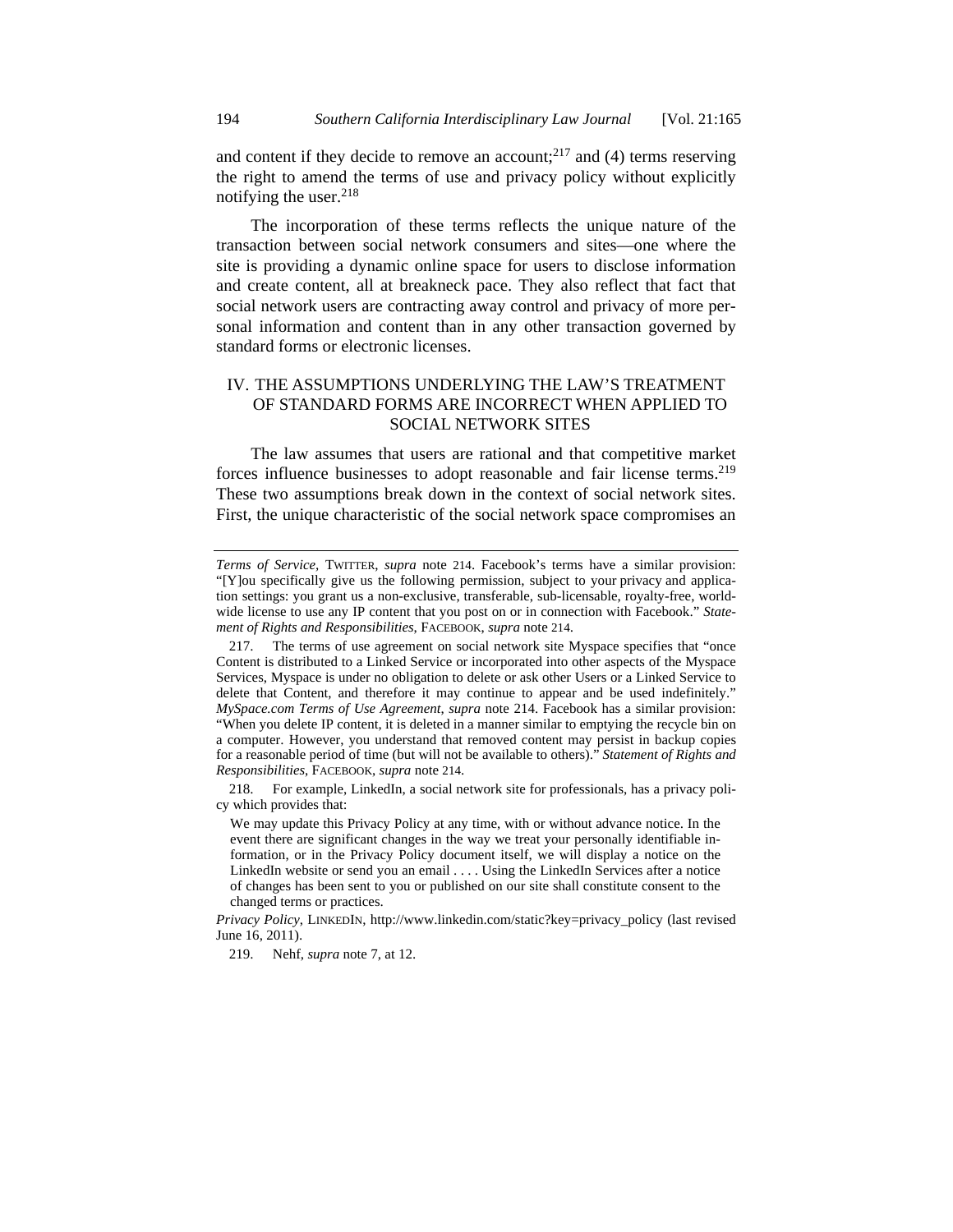individual's ability to act rationally when deciding to assent to a site's terms. Second, due to network effects, the market for social network sites is not competitive enough to offer meaningful alternatives. This section first addresses these two arguments. It then suggests that the law's current approach threatens to harm consumers.

## A. BOUNDED RATIONALITY MOST ACCURATELY ACCOUNTS FOR AN INDIVIDUAL'S DECISION TO USE A SOCIAL NETWORK SITE

Individuals are particularly prone to suboptimal decisions when it comes to social network sites. Instead of rational choice, bounded rationality better reflects how users approach these choices. Bounded rationality theory suggests that human decision-making is limited by three factors: (1) incomplete information and the inability to fully process information; (2) the tendency to systematically underestimate risk; and (3) the propensity to distort information.<sup>220</sup>

Because the social network phenomenon is still in relative infancy, perfect information about the consequences of a decision to join and use a social network is nonexistent. Also, the low initial cost and the uncertain consequence of using social network sites compromise one's ability to estimate the risk of one's use. Finally, individual reliance on group dynamics and cascades tends to distort the information the user absorbs about these sites.

1. Full Information Regarding the Consequences of Social Network Site Use Is Non-Existent

Rational choice theory assumes that when faced with a decision, an actor is aware of all the possible outcomes and their respective probabilities.<sup>221</sup> This is impossible for an individual facing the decision to join a social network site. We have yet to experience the full impact of the social networking phenomenon—one where individuals' entire lives exist online and perfectly mirror their real lives.<sup>222</sup> The existence of social networks hardly spans a decade. Full knowledge of the possible consequences of social network site use will be unavailable until an entire generation has lived with this technology:

 <sup>220.</sup> Eisenberg, *supra* note 43, at 213–14. *See also supra* Part II.D.2 (discussing bounded rationality generally).

 <sup>221.</sup> *Id.* at 213 (citing Thomas S. Ulen, *Cognitive Imperfections and the Economic Analysis of Law*, 12 HAMLINE L. REV. 385, 386 (1989)).

 <sup>222.</sup> *See* PALFREY & GASSER, *supra* note 1, at 62.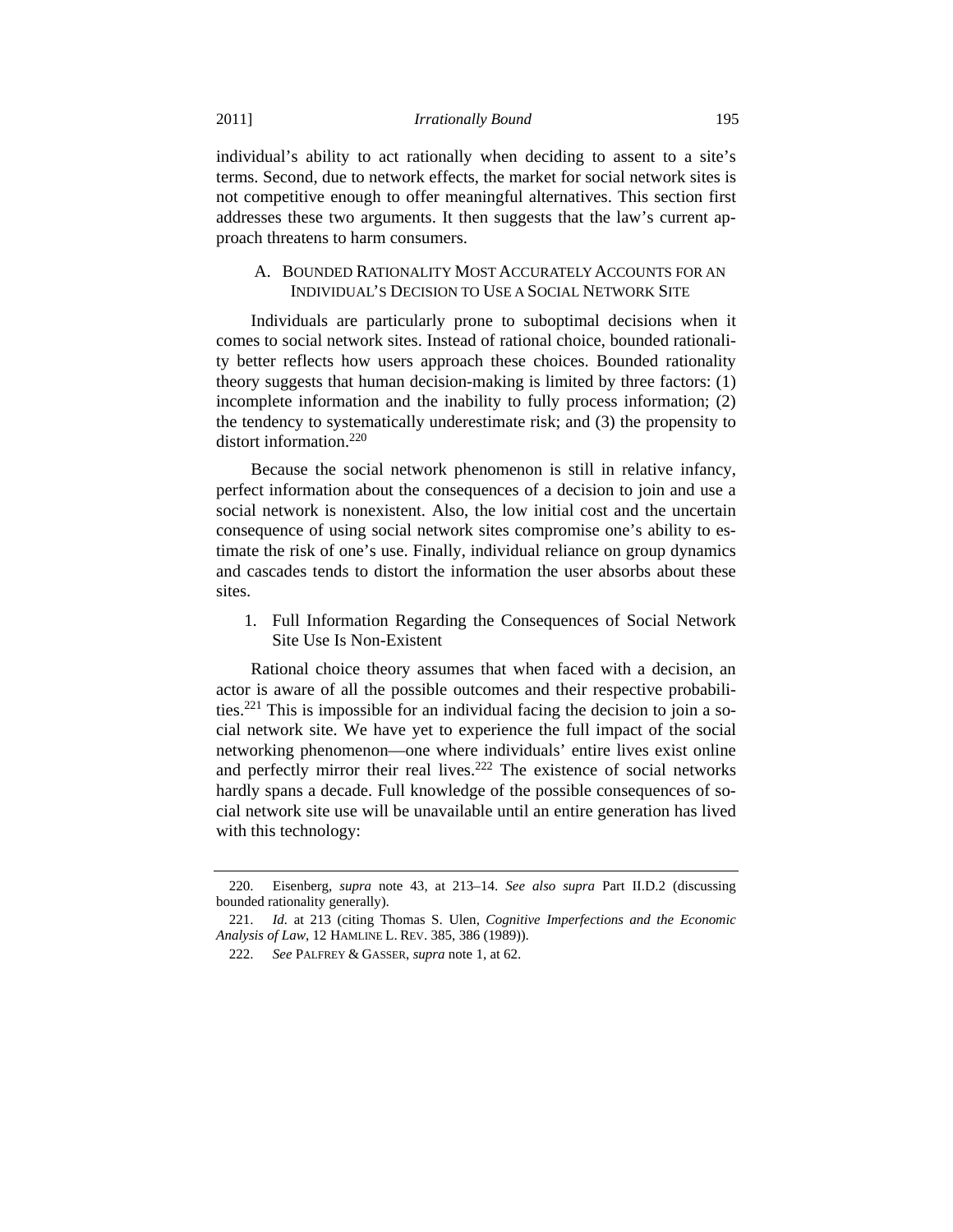No one has yet experienced the aggregate effect of living a digitally mediated life over the course of eighty or ninety years. . . . Given that there may be hundreds of bits of information in many different online files kept by different private parties on each [individual] by the time he or she is a teenager, hundreds more that accumulate during the college years and young adulthood, and thousands by middle age, the absence of protections may have a far greater effect than society has anticipated. A single, isolated breach or use of aggregated data that occurs today may not seem very troubling. But the true impact over the long run is yet to be seen.<sup>223</sup>

We are still coming to terms with the possible results of engaging in social network sites and ceding possession over much of our personal information. A decision-maker is unable to make a rational decision regarding the use of social network sites because it is objectively impossible to consider all of the possible relevant outcomes. We have yet to discover them.

For these reasons, users are only able to make sub-optimal choices when deciding whether to use a particular social network site. This calculus is better accounted for by the theory of bounded rationality, which recognizes that human decisions are limited by incomplete information and the inability to fully process that information.<sup>224</sup> An individual simply lacks adequate information to make a rational decision when it comes to social network sites.

2. Users Are Likely To Underestimate the Risk of Using Social Network **Sites** 

Individuals are predisposed to underestimate risk, $225$  which also reduces the likelihood that consumers will fully consider the potential costs of assenting to a social network site's terms of use. Bounded rationality theory recognizes the mind's tendency to underestimate risk.<sup>226</sup> This is known as the "availability heuristic," and it often kicks in when an individual attempts to evaluate the likelihood that a risk will materialize.<sup>227</sup> The availability heuristic can be explained as follows:

[A]n actor . . . commonly judges the probability [that a risk will materialize] on the basis of comparable data and scenarios that are readily available to his memory or imagination. This heuristic leads to systematic biases, be-

 <sup>223.</sup> *Id.*

 <sup>224.</sup> Eisenberg, *supra* note 43, at 214. *See also supra* Part II.D.2 (discussing bounded rationality generally).

 <sup>225.</sup> *Id. See also*, Eisenberg, *supra* note 43, at 223.

 <sup>226.</sup> Eisenberg, *supra* note 43, at 223.

 <sup>227.</sup> *Id.* at 220.